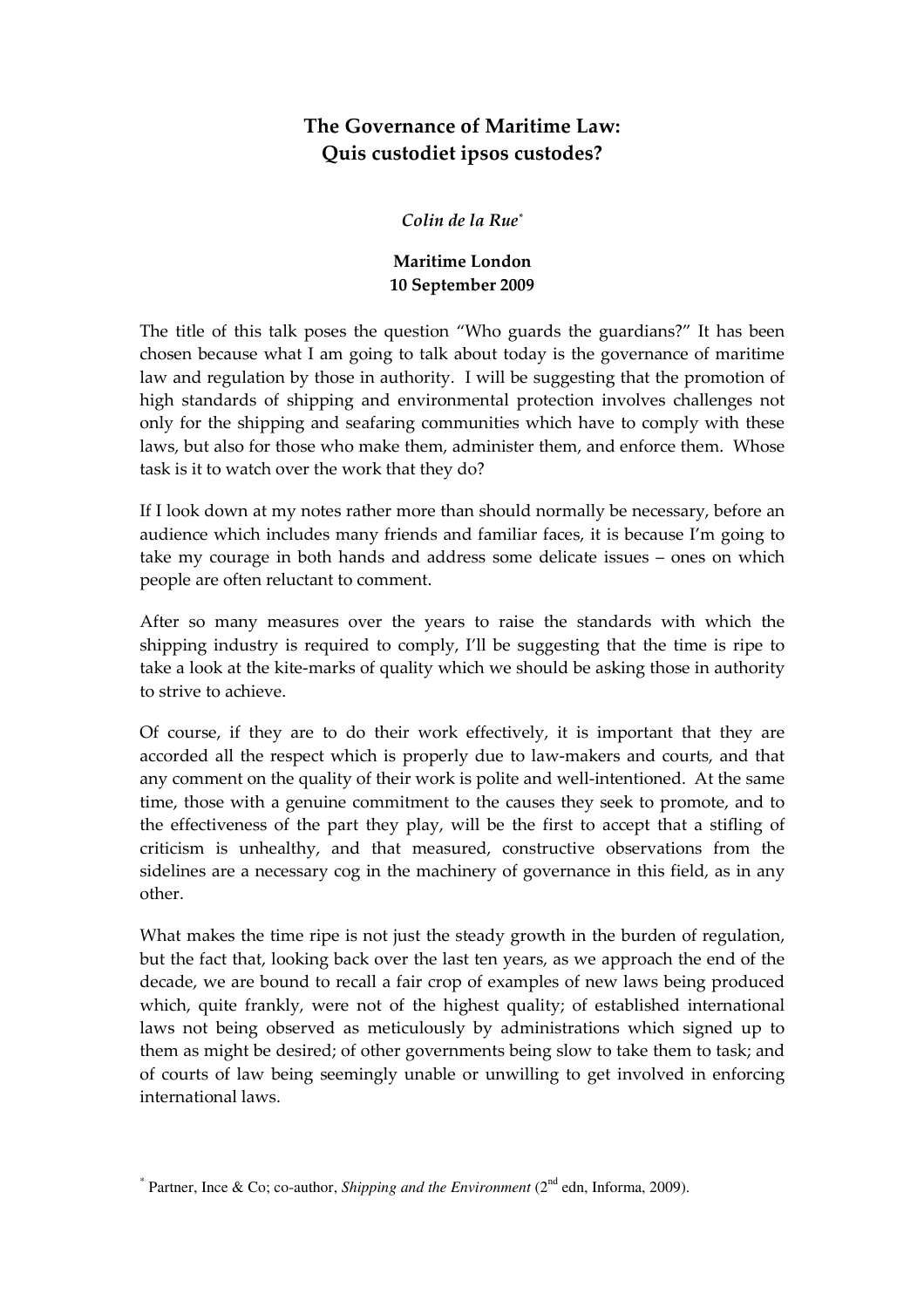Reticent reaction to these things is at times redolent of the Emperor's New Clothes. "Surely what's happening can't be right," you may whisper to a neighbour – only to hear a sharp intake of breath: "You can't say that sort of thing here. You'll upset them, and only look silly. For as everyone can see, everyone else thinks it's okay." So an illusion of consensus persists, till a child speaks up. I'll be suggesting that despite appearances to the contrary, there is in fact no agreement that some of the things we've seen are okay.

To keep things in perspective I am not, of course, suggesting for a moment that these things happen on a daily basis. Far from it. Just as oil spills from ships have occurred in only the most microscopic percentage of voyages undertaken by the world's merchant fleet, so also the cases I am now talking about – where there have been slippages in standards of governance – have been few in number, and bear no comparison with the daily efforts of conscientious officials worldwide. But what both types of case have in common is that it's the rare ones, when things go wrong, which unfold in the public gaze, and it is therefore these by which the industry and its regulators tend to be judged.

As we all know, there is no shipping accident which attracts more attention from the media and public than an oil spill. It's a sad fact of life that bulk carriers have been lost with all hands in mid-ocean with no mention of the casualty beyond a few column inches in the trade press; and that oil spills where no one was hurt have been headline news in the national and sometimes international media. If pollution is a common thread in each of the cases I mention today, that reflects the public attention which these cases have commonly attracted, and the populist pressures which they have brought to bear on those in authority.

What I am therefore proposing to examine are the principles of law and practice which determine, or should determine, the extent to which these pressures play a legitimate role – the extent, in other words, to which public opinion or policy, actual or perceived, should influence the measures taken by governments and decisions reached by the courts.

# Legislative standards

Logically it seems right to start with the process by which new laws are made in the first place.

In the maritime sector there are well known differences of approach. At the international, inter-governmental level exemplified by the IMO the emphasis is on uniformity, and consensus on measures which are carefully researched; which are based on expert assessment of the causes of accidents or pollution they seek to avoid; which are likely to be effective; and which do not involve costs out of proportion to the intended benefits.

At this international level a delicate balance is also maintained between the contributions of flag states or shipping nations and the input of coastal states with predominantly environmental interests.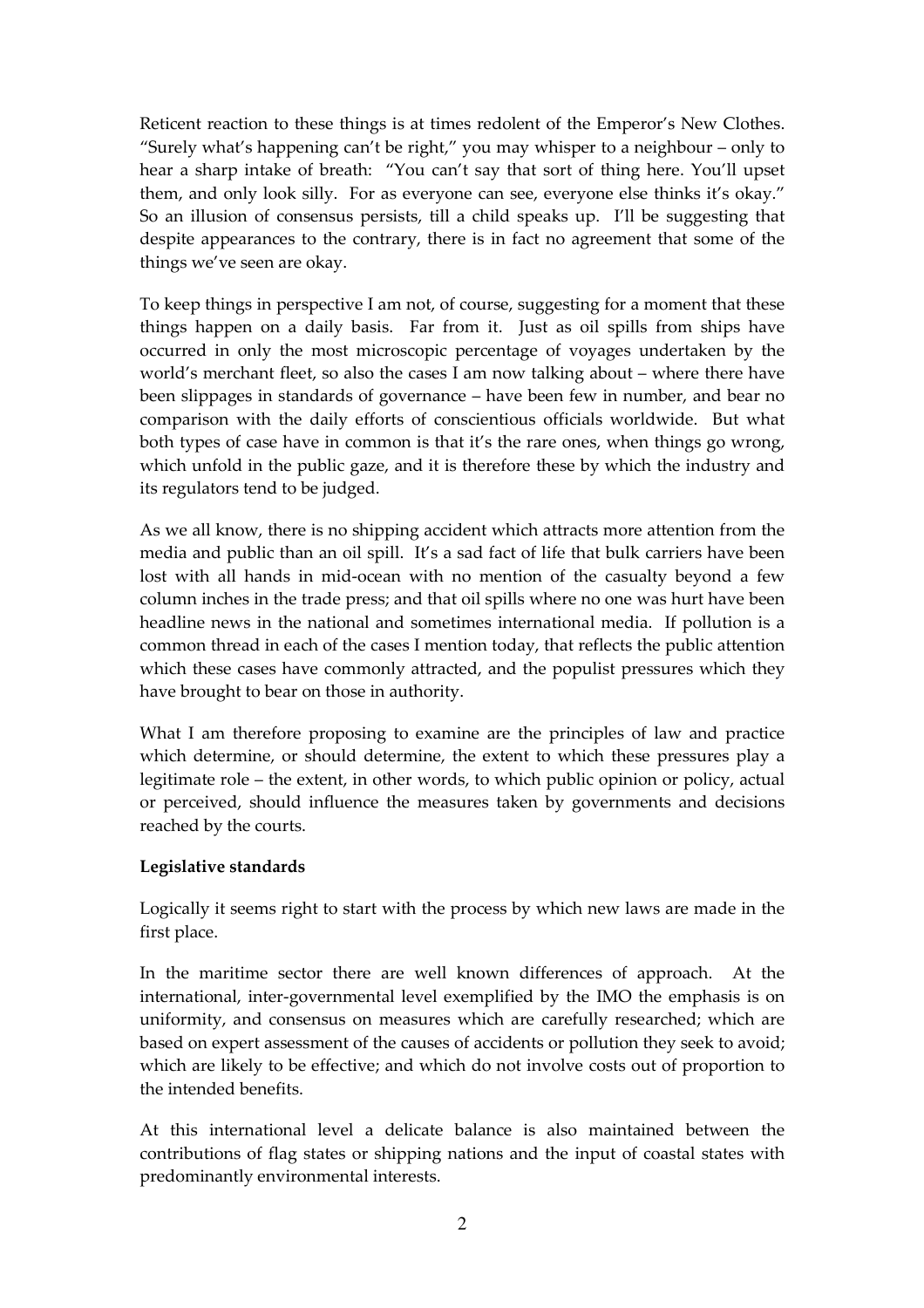Some complain that the process takes too long, but there have been many examples of important changes introduced quite quickly by the tacit acceptance procedure, and the delay argument has not always been the real reason why regional and national legislators took unilateral measures. In most, if not all, of the cases where they have done so in relation to pollution from ships, their goal was not to undertake a similar process in a speedier manner, but to adopt a different process allowing greater influence to domestic politicians and popular opinion.

The EU Directive on Criminal Sanctions for Ship-source Pollution is a case in point. I shall have more to say about it later, but for the moment let us just recall that it came into force only at the end of 2005 – over three years after the decision to introduce it following the Prestige incident – and that even then, it would take effect in member states only once implementing legislation had been drawn up and entered into force. In the UK that occurred in July 2009.

The same result could have been achieved much more quickly if a proposal had been put to the IMO to amend MARPOL Annex I under the tacit acceptance procedure – assuming, of course, that the requisite number of IMO states agreed to it. No such proposal has ever been made, and many will draw from that their own conclusions.

This raises the question of whether the EU – which at the time of the Prestige still had less than 20 member states, and which took up maritime regulation only after the Erika incident in 1999 – knew some secret about the subject as yet undiscovered by the IMO, with its 170 or so member states, as well as its secretariat, observer delegations and many consultative bodies which have contributed to its work over the last 50 years.

To put much the same question another way, is maritime regulation of higher quality, and more effective, if greater account is taken of public opinion?

That, of course, immediately begs a number of questions. Has the public been reliably consulted about the opinions attributed to it? Are those opinions well informed? How much does that matter?

To say that the public generally has a poor understanding of shipping does not mean in the slightest that people are fools. They just need some reliable facts on which to base their views. As we all know, few people outside the industry ever see large ships, let alone go on board, and most rely for their perception of shipping on what they've seen or heard in the media.

I've often found this obvious when I've been asked at a dinner party what I do for a living, and explained that pollution from ships is the main field in which I work. This soon prompts a discussion which shows how heavily opinions depend on the information behind them. People who are highly educated and well read are often quite unaware of things which industry insiders or legal specialists take for granted – like the differences between accidental spills and illicit discharges, or between civil remedies and criminal sanctions. The image of the industry they've gained from the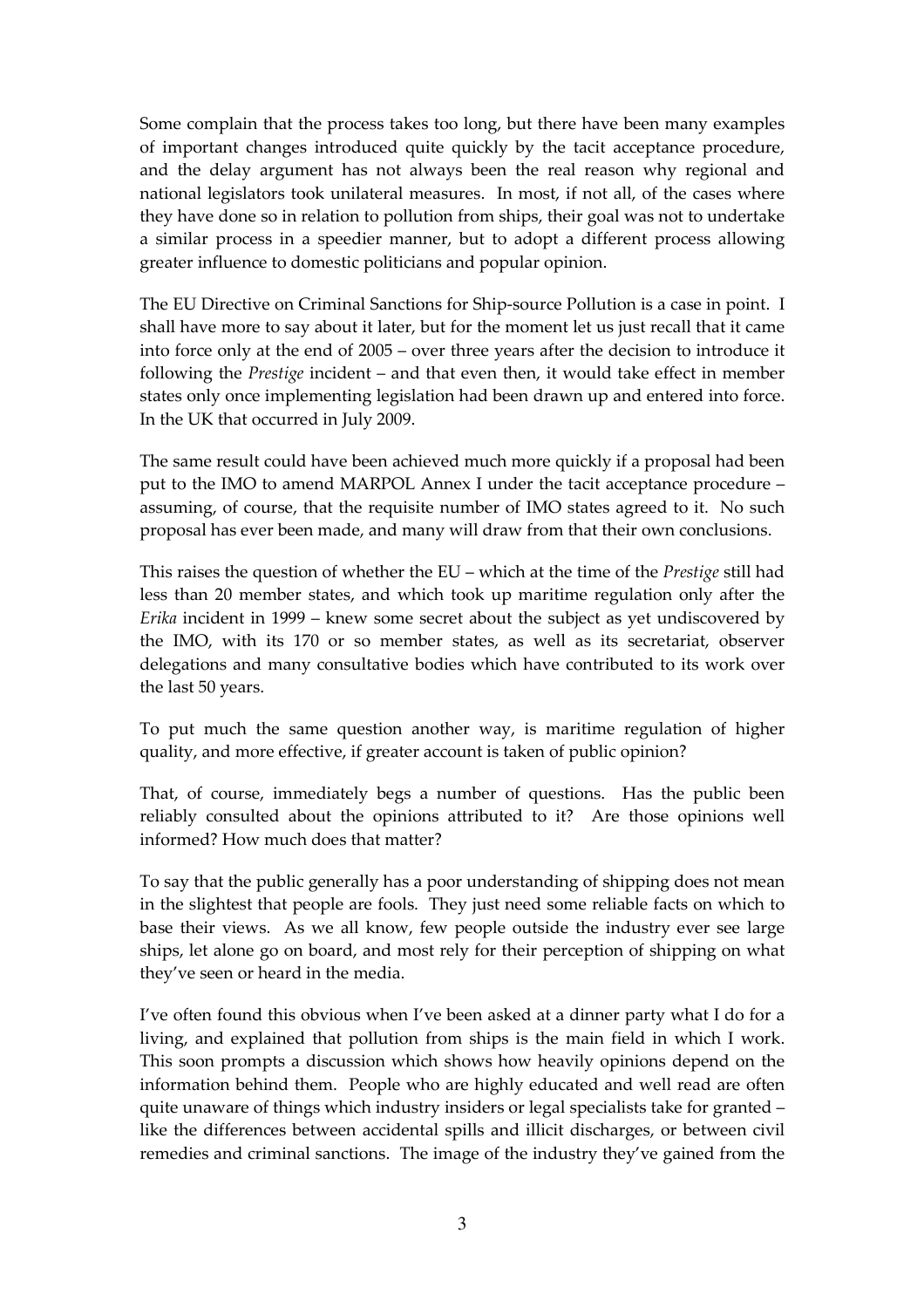media is focused, of course, on oiled birds, flags of convenience, and reports they've heard of ships flushing out their tanks at sea.

As often as not they've also seen how the media reports things in which they've been personally involved, and how this compares with the facts as they know them. If they are given the chance of talking to someone directly involved in shipping, it can be striking how receptive they are to the real issues, and how readily they recognise the mischief of legislating for perceptions rather than reality.

Democracy allows us, of course, to elect governments for whatever reasons, good or bad, we may have. But once they are in power, all of us whom they are there to serve are entitled to call for good governance. That involves, among other things, that laws they bring forward are soundly based; and that if public views are taken into account, care is taken that these are well-informed.

This brings us to the subject of consultation, and what this should involve. At its most basic it should surely involve at least asking people what they actually think, rather than just assuming or asserting that they have views that echo the most vocal reactions, or that fit with a political agenda. But there should be more to it than this, given the complexity of shipping, and the limited acquaintance with maritime affairs of public and politicians alike. If their opinions are to be allowed to influence new laws, there is a need for them to be properly briefed so that their contribution to the process enhances rather than diminishes the calibre of the final product.

The need for this was highlighted some years ago when I attended a conference in this country at which a recently appointed shadow shipping minister spoke of the need to reform "Lloyd's Open Register". After she had referred to it a number of times, some in the audience felt it might be helpful to clarify exactly what she meant. There is, of course, no such thing as Lloyd's Open Register. There's a Lloyd's insurance market, there's a Lloyd's Open Form of Salvage Agreement, there's a Lloyd's Register of Ships, and there's also of course Lloyd's Register the classification society. However it proved, as suspected, that she had none of these things in mind. What she intended was to argue against the practice of states maintaining registries open to ships owned by non-nationals. Evidently she had gathered that there was political capital to be made in attacking flags of convenience, but as you can imagine, she was less than clear about what they are, what was supposed to be wrong with them, and how she was proposing to change them.

Given this widespread lack of familiarity with shipping, administrations introducing proposals for new maritime laws are in some ways, if you like, in a leadership role – bearing responsibility for ensuring firstly that they themselves have a proper appreciation of the issues, and secondly that an adequate and objective briefing is given to those whose views are canvassed, including politicians intending to vote on the proposals.

Some of the unilateral measures taken in this field, in various parts of the world, may fairly be seen as instances of this leadership being sadly lacking. If legislators don't care whether the laws they introduce are soundly based, and are concerned only to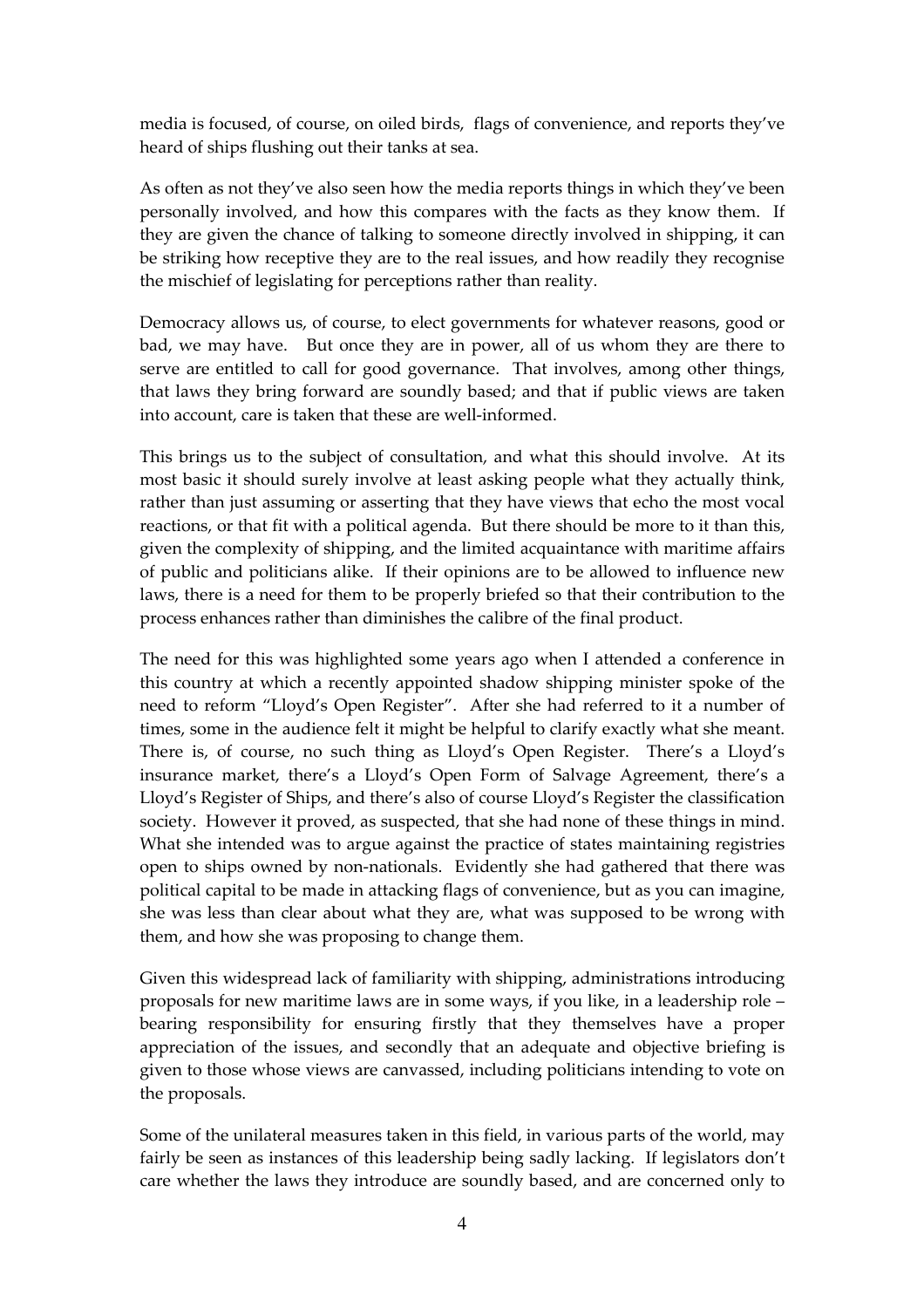reflect popular views, they are simply courting popularity – using the legislative process for their own electoral purposes, rather than to bring about genuine improvements in the public interest.

The importance of good consultation merits particular mention here, in Maritime London, as the procedure normally adopted by the UK when preparing domestic maritime legislation is one which, I suggest, we might reasonably encourage others to follow.

This procedure has typically involved inviting comments from a wide spectrum of interest groups, based on consultative material which has normally set out very well the relevant background, and canvassed the issues thoroughly on an objective basis. The quality of this material has reflected the long maritime traditions of this country as well as the unique concentration in our capital of maritime service industries and professions. It has also been reflected in the quality of the responses, and it has been quite common for draft proposals to be improved by modifications made in the light of well-informed reactions which this process normally elicits.

Unfortunately, not all laws affecting shipping have been universally made in this way. Those made in Brussels are a case in point. Of course, the European Community has sometimes published consultative documents when drawing up new policies, but overall its law-making process in the maritime sector has been influenced more by political factors than by the experience and expertise at its disposal. This is a reflection of the political structure of the Community and its growth in size. Although some of the world's largest fleets and most significant shipping interests are to be found in the Community, along with the world's leading expertise in various maritime service industries, their densest concentrations are in a limited number of member states.

As the Community has grown, these states have been increasingly outnumbered by others which have never had, or no longer have, significant fleets or comparable involvement and expertise in maritime affairs. As they all have a voice in the formulation of Community law and policy, an increasingly serious imbalance has developed between the respective contributions to the Community's maritime policy of its maritime nations and its other member states.

I describe this as an imbalance because it reflects national boundaries without reflecting the importance to the Community as a whole of its shipping interests, or the need for it to maintain a sound and balanced maritime policy. And I describe it as serious because it has led in the direction of polarized attitudes, in which the maritime nations have tended to find themselves in a dissenting minority, and in which there has at times been an almost perverse dismissal of the Community's own expertise as the pleading of special interests.

As a result, it has become possible for disproportionate influence to be seized in the law-making process by politicians whose real interest lies not in sound maritime policy but in the electoral value to them of populist views.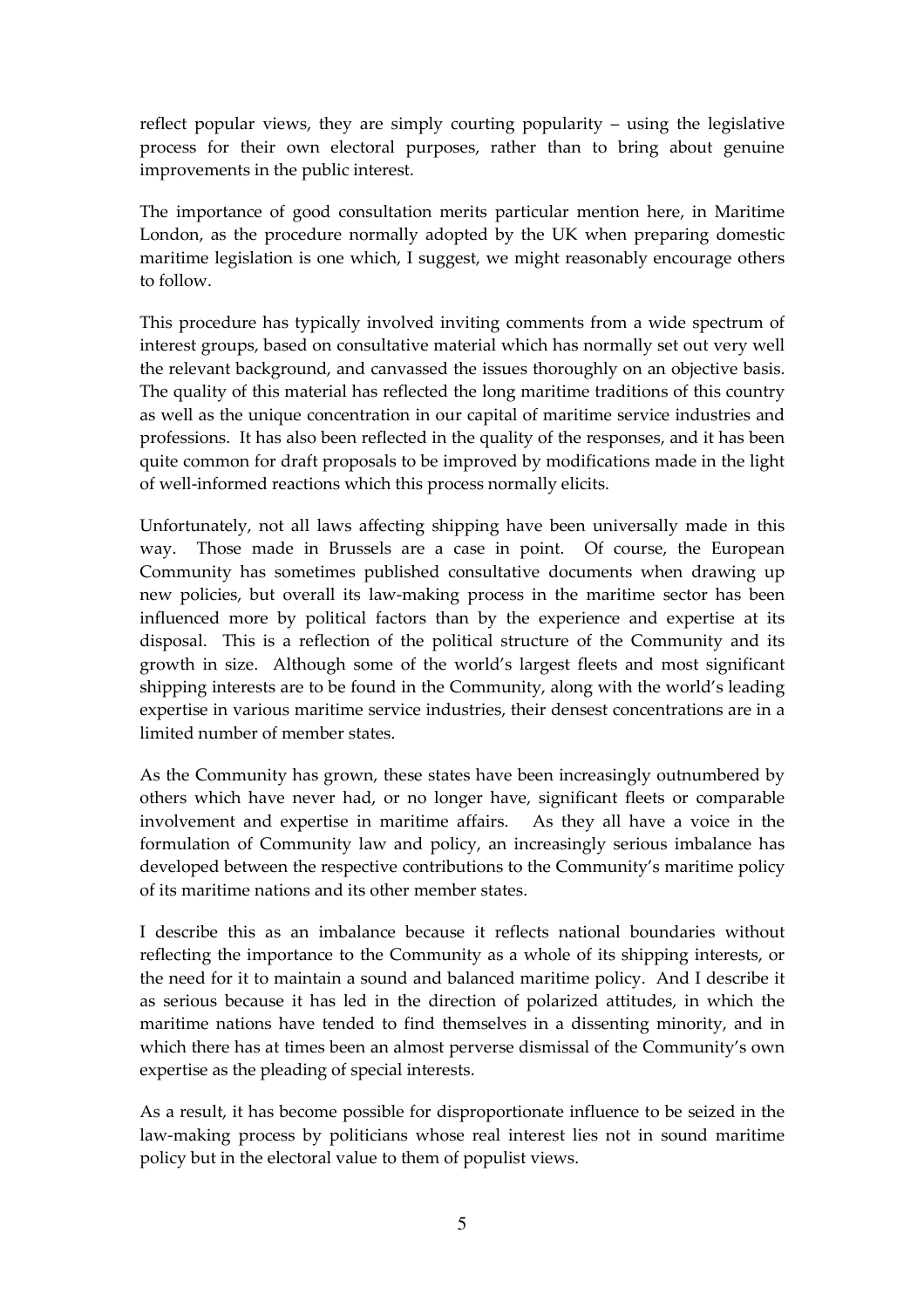Possibly the most glaring example of this has been the EU Directive on Criminal Sanctions for Ship-source Pollution. I am not going to go back over the reasons why the industry coalition maintained that the Directive was in conflict with international law, but before this particular chapter is closed it is worth recalling that the controversy was in large measure a protest at the manner in which the Directive came into being.

As we all know, it was introduced very soon after the Prestige incident in November 2002. The decision to legislate for wider criminal sanctions was made less than three weeks after the vessel sank, at a time when expert investigations and official inquiries were still in their very early stages, and long before any meaningful conclusions could be suggested as to the cause of the incident.

In January 2003, when oil leaking from the Prestige came ashore in France, the French President was reported as stating that he was "revolted" by the activities of "shady businessmen'' involved in shipping: ''France and Europe must not leave these shady men, these gangsters of the sea, to profit cynically from the lack of transparency in the current system.'' He was also reported as referring to ''hoodlums of the seas'', and as having asked the President of the European Commission to introduce measures that would ''make it easier to identify and prosecute all those responsible for polluting activities at sea''.

The draft Directive was published less than four months later, without any prior consultation with the public, industry or other interested parties. The accompanying Explanatory Memorandum began with a statement that the Prestige incident had highlighted the need for the proposed measures because it demonstrated that those responsible for pollution were not being adequately penalized. However it did not explain how the incident had demonstrated any such thing. No grounds were suggested for supposing that it had been caused by conduct which was criminal under existing law or which would be criminal under the proposed Directive.

The only criminal conduct to which the Memorandum referred was illicit breach of operational discharge controls, and these had nothing whatever to do with the Prestige. It focused on complaints of some coastal state governments that they had been gathering evidence of suspected illegal discharges, and been forwarding it to flag state administrations, but had not been receiving reports of any action being taken. It expressed concern that even if the discharge was detected in such cases, and traced to a particular ship, the offence was rarely brought to justice and, if it was, that there was frequently insufficient evidence for convicting ''the offender''. It did not explain why it was considered that if the evidence was insufficient to justify bringing proceedings, or held by a court to be inadequate to convict the defendant, it was nonetheless appropriate to refer to an ''offence'' committed by ''the offender''.

Whilst the Memorandum stated that the draft Directive was intended to ''tighten the net'' on such "offenders", only a careful study of its intricate provisions revealed that in fact it had no substantive bearing on illicit operational discharges, but dealt only with accidental spills; and that although the draft Directive professed to be designed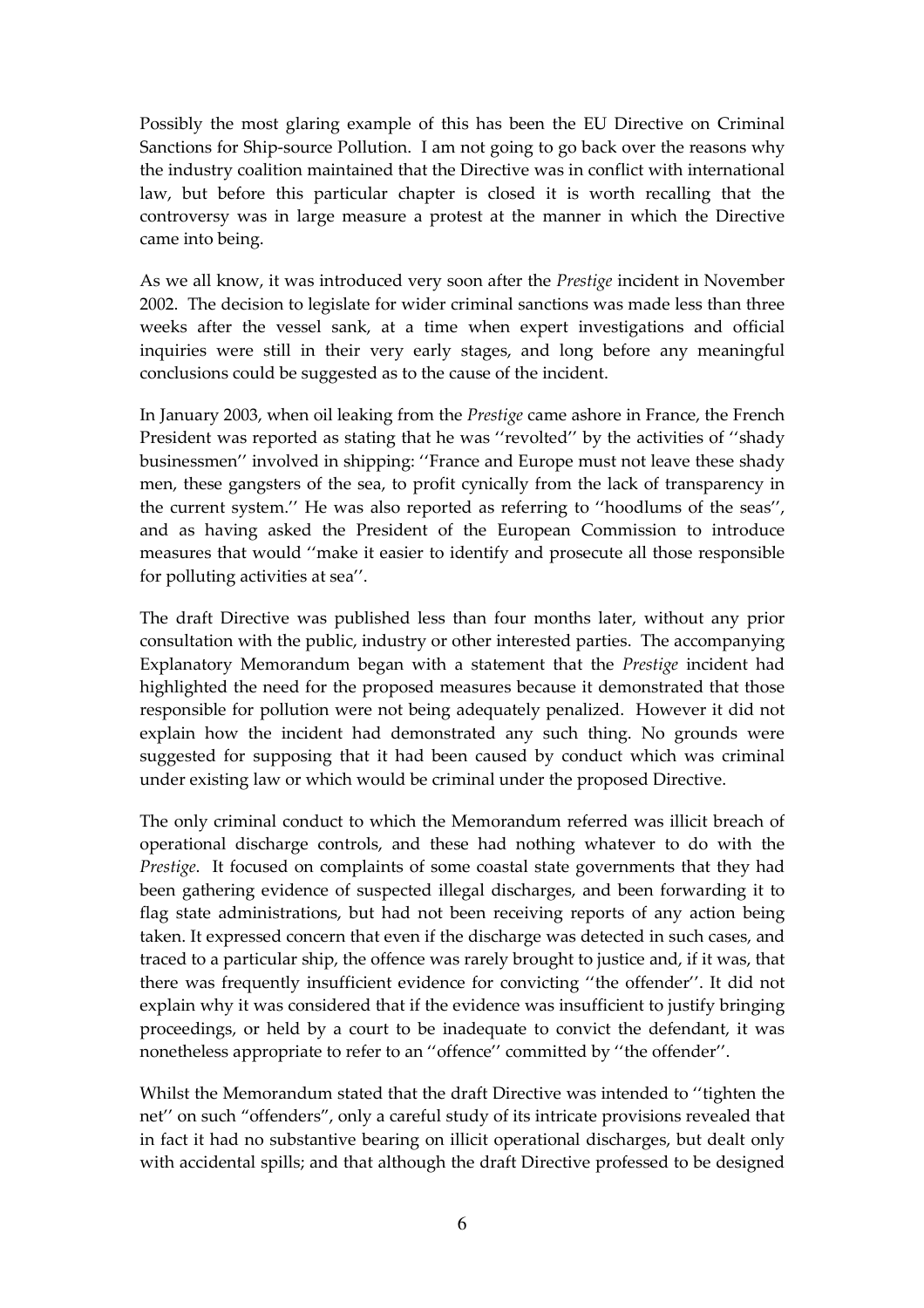to implement MARPOL more effectively, it was in fact mainly concerned with altering the liability standard for accidental spills which the Convention prescribed. As it was later put in an official report of the European Parliament, the Memorandum suffered from many defects including "a lack of detailed problem analysis". Worse, it gave a completely misleading impression of the issues arising from the Prestige incident and of those raised by the proposed Directive.

These comments are not intended as any personal criticism of the authors of the Memorandum, but as a commentary on the unsatisfactory nature of the task required of them by their political masters. The nub of it all is contained in one single sentence: ''the urgency of arriving at a particular measure related to ship-source pollution has been forcefully stressed at the highest political level within the EU.''

In adopting that "particular measure" the EU legislative machine allowed ministers to put the cart before the horse. Rather than call on the Commission to prepare an objective consultative document to brief politicians and others on the issues involved, they made up their minds without any such briefing, leaving the Commission with the task of attempting to explain and justify a decision they had already made, which prejudged the cause of the Prestige incident, and which took no account of the relevant framework of international law. It was a decision which took its cue from emotive comments and commitments made by politicians for domestic electoral consumption. These commentators were muddling illicit operational discharges with accidental spills, and their remarks inappropriately mobilized hostility towards rogue operators responsible for the former against seafarers and others caught up in genuine accidents. As a consequence the Memorandum inevitably reflected the same confusion, and perpetuated misunderstandings which bedevilled debate throughout the subsequent legislative process.

I have gone into this background in some detail because, whatever different views there may be about the compatibility of the Directive with international law, there are lessons to be learnt from its legislative history.

There can be no overlooking that the Directive has fanned the flames of criminalization, nor the many reports that it has, as a result, had a very damaging impact on the morale of seafarers worldwide. This has occurred just at a time of difficulty in recruiting quality crews to man the latest generation of LNG carriers and other sophisticated modern ships. Seafarers rightly fear this undesirable trend, especially as incidents such as the Hebei Spirit have raised questions as to the ability of the international community to restrain it successfully through the IMO Guidelines on Fair Treatment of Seafarers.

For these reasons alone, quite apart from any others, the Directive is, in short, bad law. There is no escaping that the reason why this is the case is that it was shaped to a far greater extent by ministers engaging with popular sentiment than by detailed problem analysis of the kind which the European Parliament found wanting.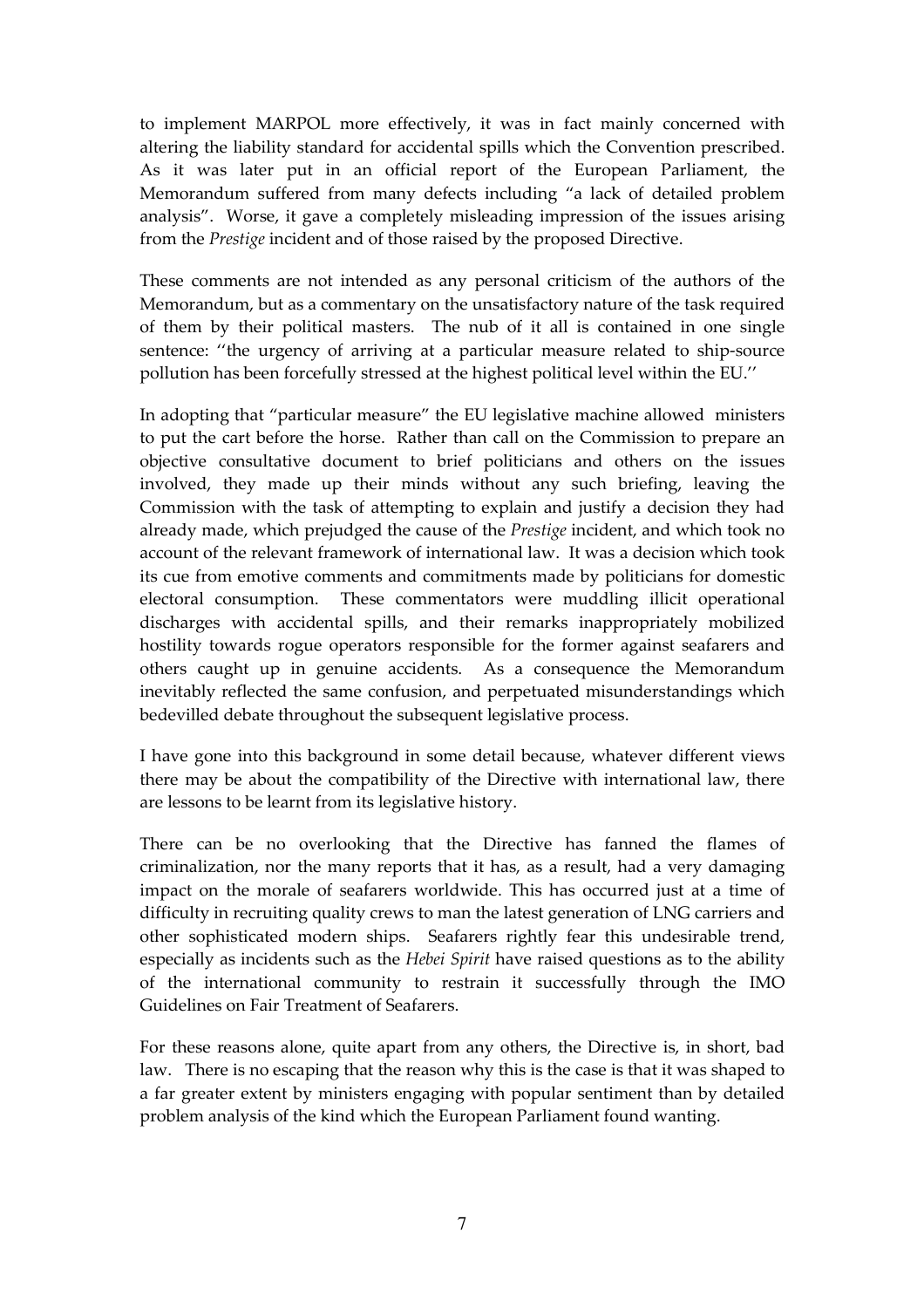This is an imbalance which needs to be recognized, addressed and avoided if maritime regulation is to be effective in its professed aims of improving standards of ship safety and environmental protection.

#### Compliance and enforcement

So much for the law-making process. Once maritime laws are in place, compliance is of course normally the task of industry and seafarers, with public authorities taking on the role of enforcers. However that is not always the case, for states undertake their own obligations under international treaties, and in our context today a few words are needed on the subject of how these obligations are enforced.

Here the question "who guards the guardians?" is particularly pertinent. The general rule in international law is that proceedings against sovereign states to enforce their treaty obligations can be brought only by other parties to the treaty – in other words, by governments of other contracting states. Private entities who are not parties to it – even leading international industry bodies – normally have no standing to bring legal proceedings.

The problem with this is that it is normally private parties, such as ship operators or seafarers, who are the real victims of any breach of international maritime treaties. Other governments generally suffer no loss, and have no incentive for taking action. Indeed, diplomatic niceties tend to inhibit them from even mildly criticising each other, let alone suing.

Certainly it has always been industry bodies, rather than governments, who have been at the forefront of raising concerns when unilateral legislation has been made in apparent conflict with international maritime law. The State of Washington regulations, the Canadian Bill C-15, Australian legislation on the Torres Strait, and the EU Directive on Criminal Sanctions for Ship-source Pollution are all examples.

In the last of these cases the cause of international law enforcement took a set-back when the European Court of Justice ruled that the industry coalition, though allowed access to the Court, nevertheless had no standing to rely on the relevant provisions of the UN Convention on the Law of the Sea (UNCLOS). The Court did not comment on what the position would have been if the case had been brought by governments (rather than just supported by them – three flag states intervened with written observations to the Court relying on the same provisions). In the Opinion of the Advocate General the effect of those provisions was that it was outside the Community's law-making competence to legislate for areas beyond the territorial sea otherwise than in accordance with MARPOL. In other words, the Court declined to make any ruling to this effect on the ground simply that the issue had been brought before the Court by industry bodies rather than governments.

The generally muted reaction of governments to concerns of this kind is not limited to legislative measures, where conflict may not be apparent without going into legal issues, but has also been seen after other measures involving quite clear breaches of international law.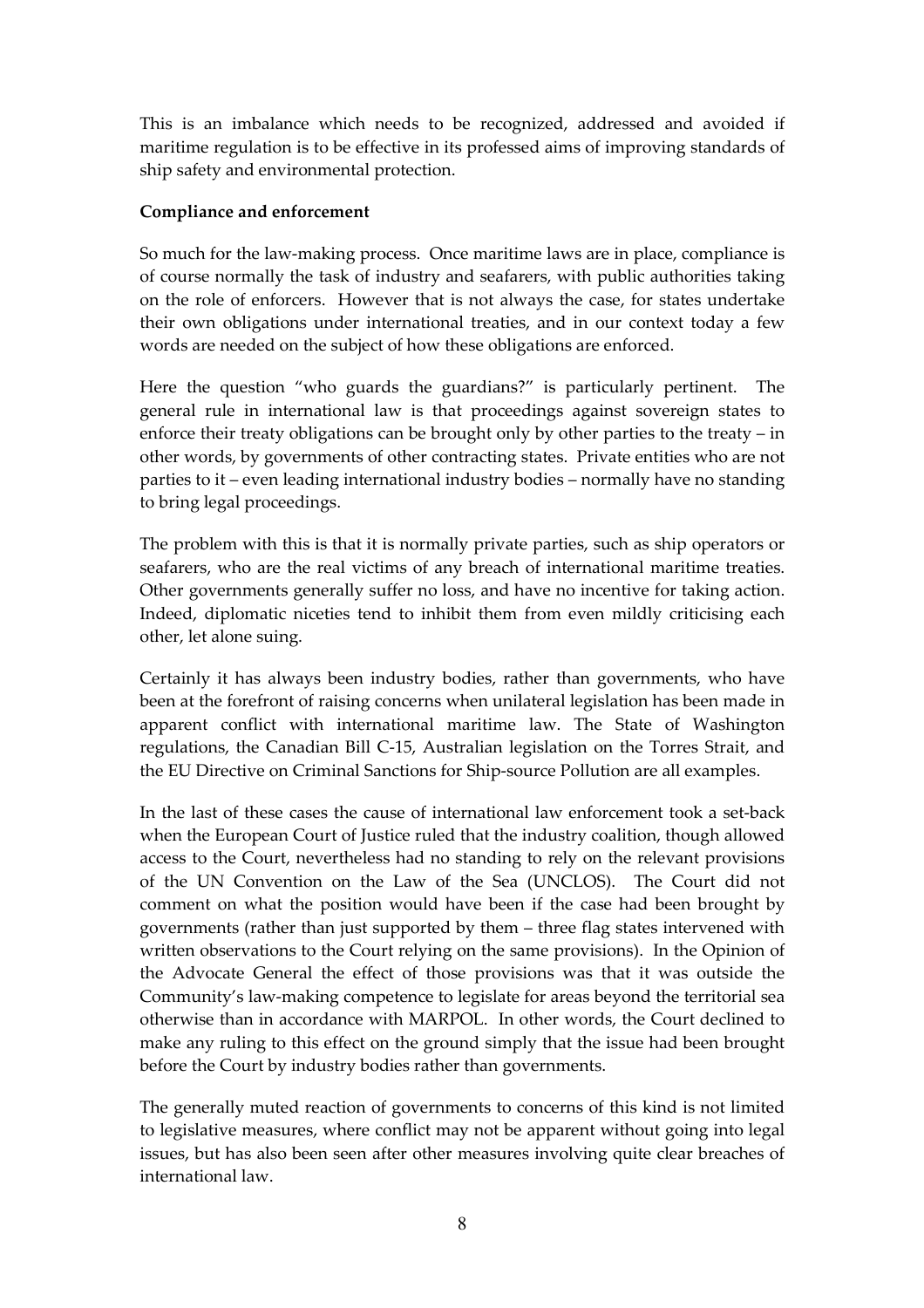An example of this was seen not long after the Prestige incident when some European governments excluded single hull tankers from their waters when carrying heavy grades of oil. At that time the international regulations in MARPOL did not (as they now do) restrict the cargoes which could be carried in single hull tankers. There was nothing to stop states from imposing restrictions of this kind on entry into their ports and internal waters, but some governments went much further and deployed naval vessels to prevent tankers from passing within 200 miles of their coasts.

Now as most law students soon learn, the sovereign rights of coastal states in their territorial seas – the waters within 12 miles of their shorelines – are qualified by the obligation under the Law of the Sea Convention not to hamper ships exercising the right of innocent passage. There were no grounds for suggesting that these ships were not operating lawfully or that their passage was not entirely innocent.

In their exclusive economic zones – the waters between 12 and 200 miles from their coasts – coastal states have even less right to interfere. Here they have no sovereign rights but only the powers specifically conferred by UNCLOS and by certain other treaties (such as the Intervention Convention). These include jurisdiction to take measures to protect their coastline or related interests following a marine casualty, but in the absence of a casualty they do not provide any basis for measures to reduce the risk, or perceived risk, of pollution from a vessel navigating lawfully.

The case of the Geroi Sevastopolya was one example of such measures being taken. This was a Russian flagged tanker which in December 2003 was loading a cargo of 50,000 tonnes of fuel oil in Ventspils, Latvia, for carriage to Singapore, when Spanish maritime officials hearing of the intended voyage alleged that she was ''the next Prestige'', and that she was unfit to carry the goods off the Spanish coast.

An inspection team led by the European Maritime Safety Agency carried out a predeparture survey of the vessel in Latvia and concluded that she was fit to sail. Her classification society also inspected her and gave its approval to her undertaking the voyage. Despite the fact that her voyage was lawful, the leader of the regional authority in Galicia was reported as threatening to fire on her if she entered Spanish waters, and on her passage south she was escorted by a Spanish naval vessel to ensure that she did not enter the Spanish EEZ. She abandoned her originally planned route through the Strait of Gibraltar and continued her voyage to Singapore via the Cape of Good Hope.

The victims of this incident were of course the private commercial interests whose voyage costs were increased. They had no right of access to international tribunals, and even if they could persuade the flag state to intervene, there was no prospect of any legal remedy during the voyage. Even after it was over, the political obstacles and uncertainties put them off attempting a claim.

Not only were there no legal proceedings – diplomatic protest of any kind was either muted or non-existent. This all begs the question what kind of precedent is set when governments turn a blind eye to measures by other states which do not conform with international law.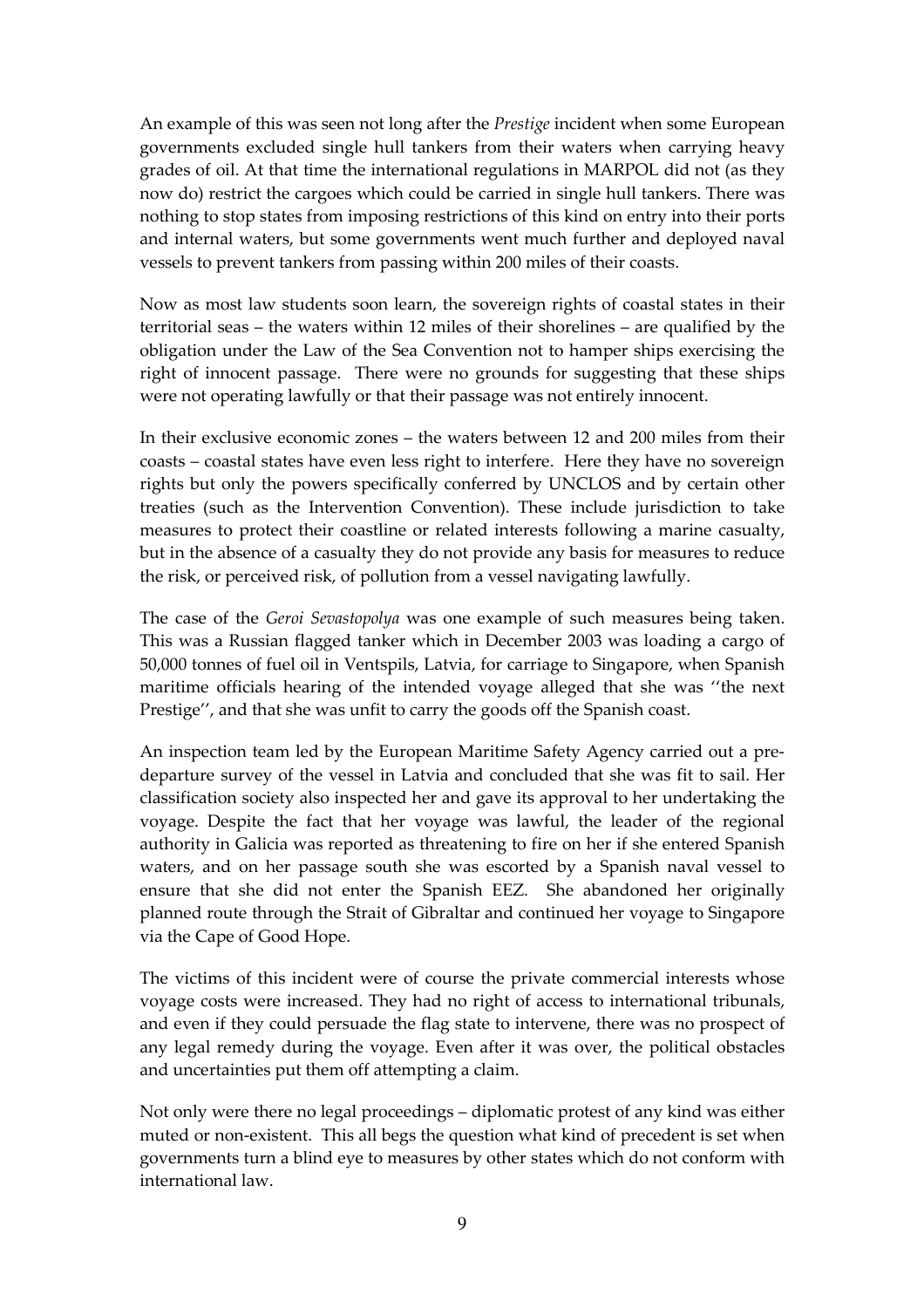This very question arises from the recent oil pollution incident in Australia involving the container ship Pacific Adventurer. In March this year she was caught in the powerful cyclone Hamish whilst navigating off Queensland, where some of her containers were washed overboard and punctured the shell-plating, causing a bunker spill. An expensive clean-up operation was carried out by the state and federal authorities. The incident occurred before the entry into effect in Australia of the Bunkers Convention (which came into force internationally at the end of 2008), but the legal position was the same under legislation in force at the time of the incident: the owners were strictly liable for the spill, regardless of fault, subject to a right to limit liability in accordance with the 1976 Limitation Convention (as amended by the 1996 Protocol).

It turned out that the clean-up costs incurred by the authorities were nearly double the ship's liability limit of some A\$17.5m. Though there was no real dispute about the legal position, it was said by the authorities to be publicly unacceptable for the owners not to reimburse the clean-up costs in full. The Queensland State Premier, Ms Anna Bligh, insisted that the "polluter pays" principle should apply, and undertook a public commitment to ensure that no part of the costs would fall on the Queensland taxpayer.

As Ms Bligh was not a signatory to the 1976 Limitation Convention, and had possibly never heard of it, some may be tempted to admire the doggedness with which she fought the corner of the Queensland taxpayer. Others may think it significant that the incident occurred on the eve of the state election, and that the incumbent Labour administration was on shaky ground. Judging from the Premier's media campaign to extract full payment from the shipowners, who of course were portrayed as the villains of the piece, the issue fell into her lap as a timely chance to connect with popular support.

Whatever view you take of the state authorities, different considerations apply to the federal government, which had long since ratified the Limitation Convention and bound the Commonwealth of Australia to abide by its terms. It was also, incidentally, among the sponsoring governments of the Bunkers Convention, with its regime for limitation of liability in accordance with the 1976 Convention.

One might therefore have expected Canberra to have a quiet word in the ear of Ms Bligh, and if necessary to make whatever private domestic arrangements were needed to address her concerns without putting the country in breach of international law and embarrassing its delegation at the IMO.

However the federal government was persuaded not merely to turn a blind eye to her actions, but indeed to help her deliver on her public commitment. This they were able to achieve because the shipowners belonged to a large corporate group with considerable business interests in the country, including activities not only in shipping but also in aviation, road transportation and distribution services, and cold storage. The owners baulked at paying more than they were legally obliged, since they feared – as did the whole industry – that an undesirable precedent would be set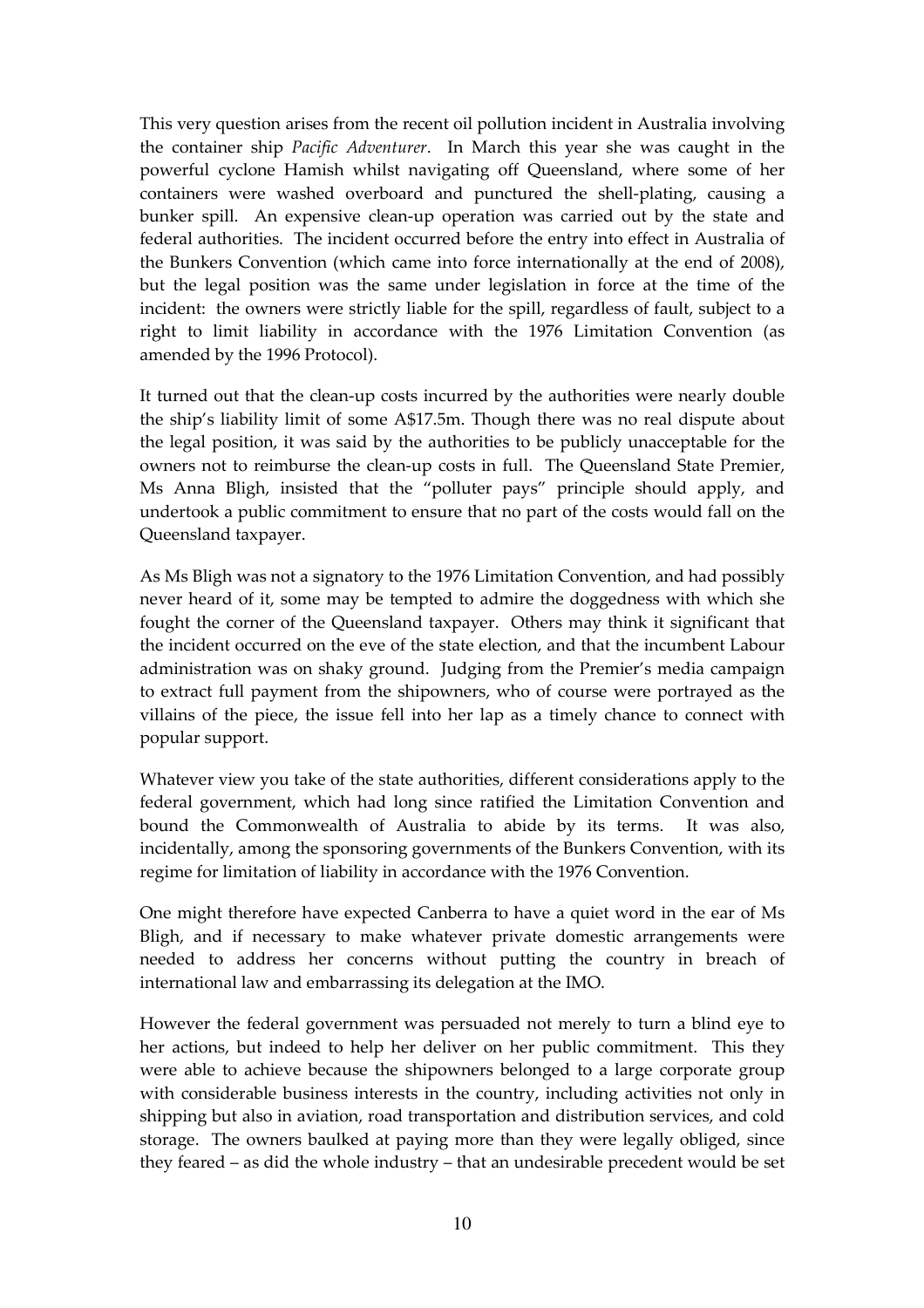for various maritime compensation regimes if they acquiesced in liability limits being ignored. However it was made clear to them that if they failed to pay up, the group's business interests in the country would suffer.

The Vienna Convention on the Law of Treaties 1969 provides that: "Every treaty in force is binding upon the parties to it and must be performed by them in good faith" (Art. 26). We may surely take this as meaning that the parties to the 1976 Convention undertake to respect shipowners' rights of limitation, and not blackmail them into paying millions of dollars above their liability limit.

However the duress exerted on the owners was so serious in its financial implications for them that they decided – unfortunately, in some people's view, but understandably – that they had no choice but to give in. A joint media statement by the Australian Transport Minister and the Queensland Premier announced an agreement in which the owners paid a total of A\$25m, which was recognized as substantially more than their legal obligation, including a donation to a trust specially established to help improve marine protection and maritime safety.

The happily re-elected Ms Bligh declared in the statement that "this deal delivers what I was determined to deliver – no cost to the Queensland taxpayer." The Federal Transport Minister explained that any shortfall in compensation for Queensland's clean-up costs would be reimbursed under the National Contingency Plan by the Australian Maritime Safety Authority (AMSA), which in turn would recoup any payments by a levy to be imposed on the shipping industry, "consistent with the internationally-recognized polluter pays principle."

And just in case anyone might suppose that the Australian delegation would keep a low profile next time it attended the IMO, let me add that it immediately submitted a paper to the IMO Legal Committee in which it drew attention to the incident and proposed a further increase in the liability limits under the 1976 Convention. The paper does not make it clear whether Australia will act any differently in any future case where the applicable limit is exceeded by clean-up costs, or whether it will go and do the same thing all over again. However it does invite discussion of whether the current limitation provisions remain relevant.

There are, I think, a number of important points which come out of this episode.

First, to pick up first on the invitation just mentioned, misunderstandings about limitation of shipowners' liability are not uncommon, and one of the reasons for this lies in reference out of context to the so-called "principle" that "the polluter pays". The origins and normal use of this phrase are to be found in land-based industrial activity, where the causes of pollution are more readily identified with the owner or operator of a polluting installation, and where a clearer account can be drawn up of the environmental cost of industry, particularly in terms of waste generation. It is indeed internationally recognized as a principle which lies behind various environmental laws unconnected with shipping, but it has played no part in the development of international compensation regimes in the maritime sector. Here the phrase is prone to mislead and can be very unhelpful.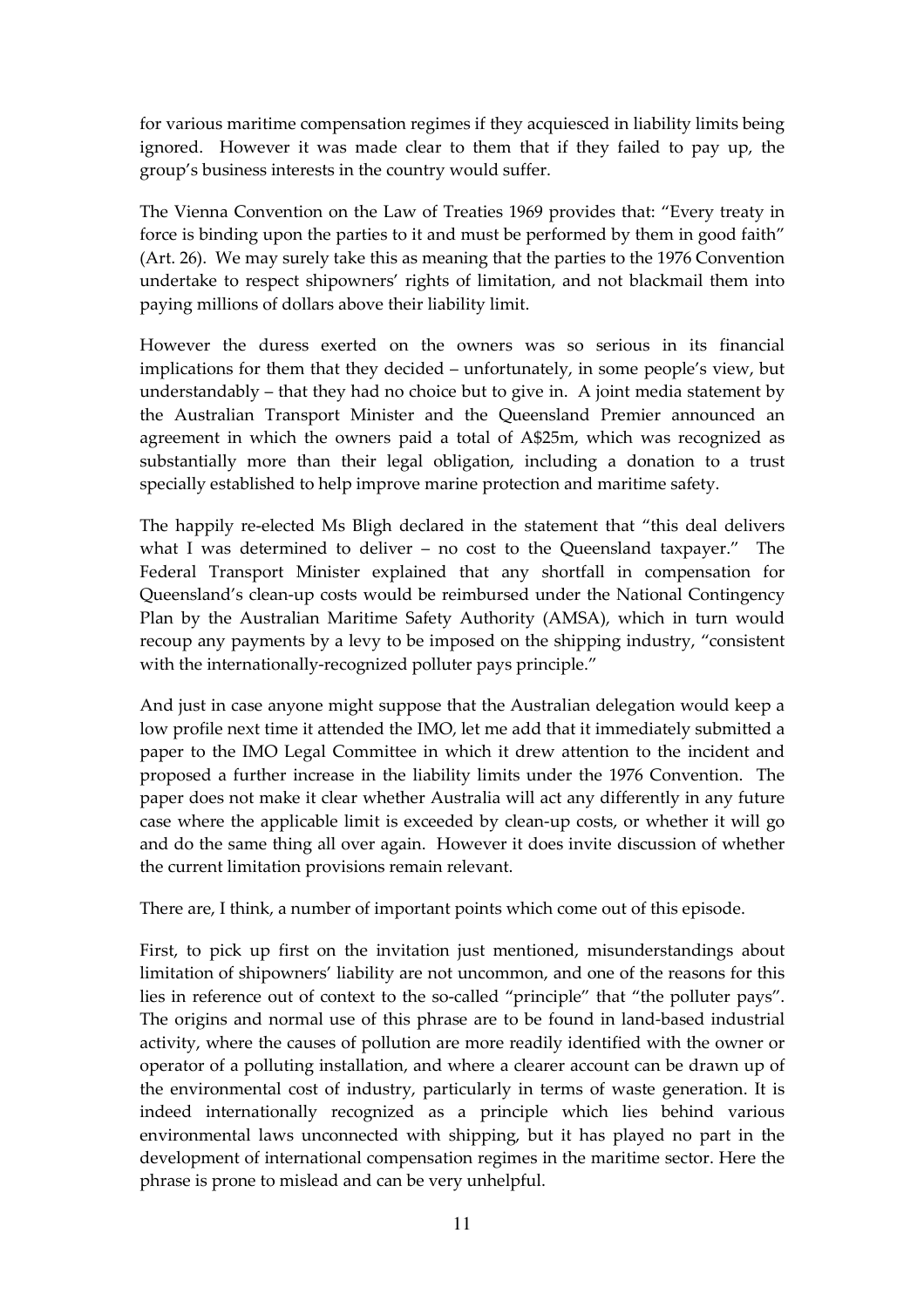One reason for this lies in the number of different parties normally involved in maritime transport – a fact reflected, for example, in the number and variety of defendants prosecuted in France after the Erika incident, albeit all but four of them were acquitted. In many shipping accidents there are serious difficulties in identifying who "the polluter" really is, and it is therefore dangerous to use terminology inviting emotive and simplistic imputations of blame.

This may be appreciated if it is recalled that the three most expensive oil spills worldwide in the last five years all resulted wholly or mainly from causes external to the ship. In the Athos I spill in New Jersey a tanker was punctured by large items of metal and concrete debris left on the bed of the Delaware River; the Cosco Busan spill in San Francisco harbour was caused primarily by a medical condition of a compulsory pilot which rendered him unfit for work, and which was known to the US Coast Guard when it renewed his certificate; and the Hebei Spirit spill in South Korea occurred when a supertanker was struck at its mooring by a runaway cranebarge. In each of these cases, as well as in many others, it is wholly inappropriate and prejudicial to describe the shipowner or operator as "the polluter".

A second misleading aspect of the phrase is that it implies that marine pollution compensation regimes impose, or should impose, liability on "the polluter" presumed to be at fault, when in fact they impose strict liability on the shipowner regardless of where fault actually lies. In each of the three cases just mentioned the shipowners and their insurers have paid, or are in the process of paying, over US\$100m as compensation for pollution for which the ship interests were either wholly free from blame or at least not primarily to blame. It is a cornerstone of these regimes that compensation is available on this basis only if it is subject in virtually all cases to a finite limit.

For these reasons, whatever currency it may have as a principle in other fields, it plays no official part in international marine liability regimes. In this context it is better understood as a political catchphrase or slogan, to which resort is typically made when the benefit of these regimes is desired but the conditions or limits to which it are subject are found inconvenient.

A second feature of the Pacific Adventurer case is that it reminds us how big a pinch of salt is sometimes needed when politicians attribute their actions to irresistible pressures of public opinion. This is not by any means the only case where hostility towards the ship, far from constituting a pressure which prevented the political figures from acting as they would otherwise have wished, was something they themselves had whipped up for their own electoral purposes. Some of the on-line media reports invited public comment, and if you scrolled through the comments it could be seen that quite a few of those posted were critical of what were described as bullying tactics to deny the shipowners their legal rights. Public opinion was not necessarily what it was claimed to be, or what it would have been if the public had been reliably informed by political leaders of the position in international law, the reasons for it, and the importance of adhering to it.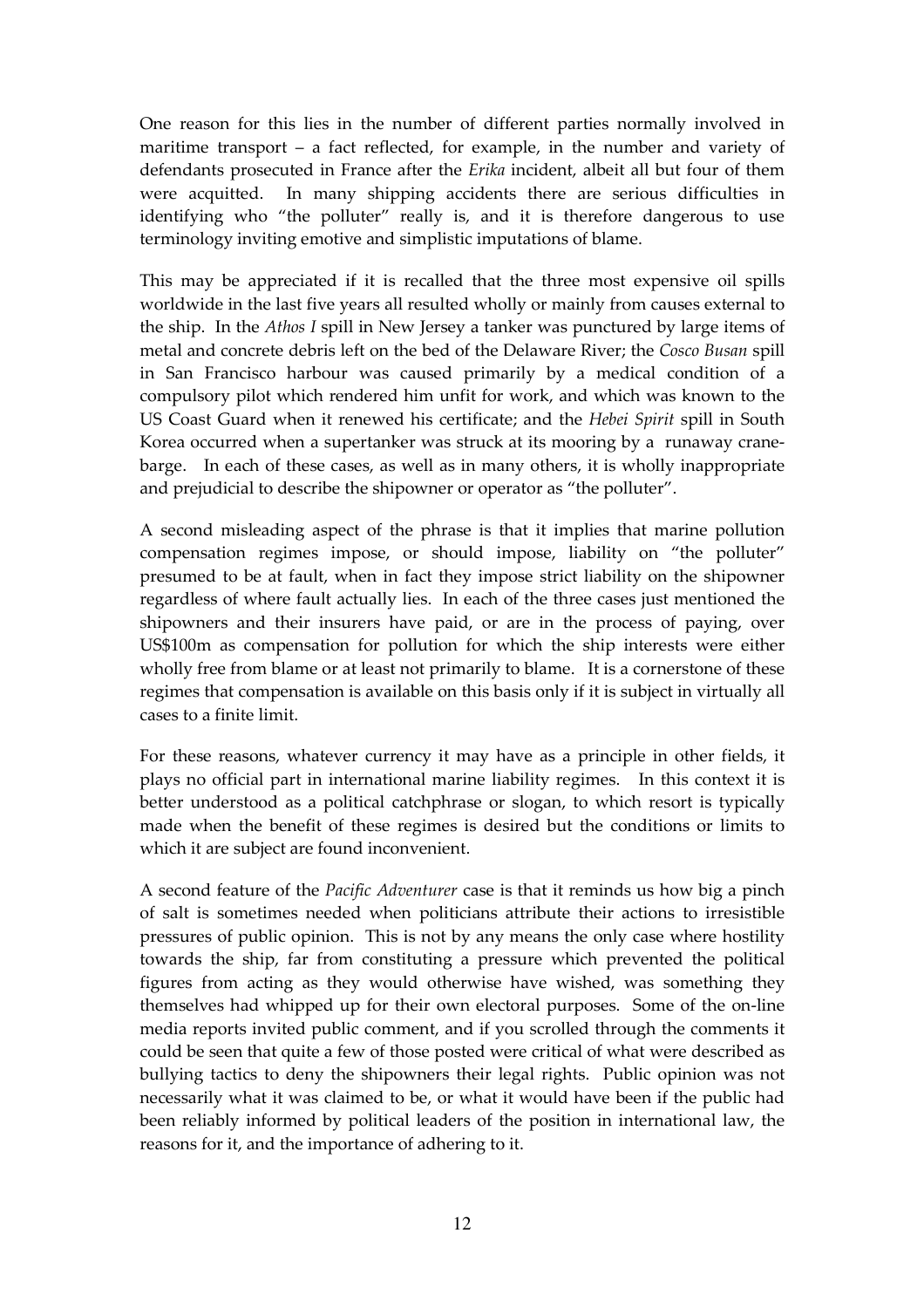But my main reason for referring to the case is not so much to focus on the actions of one government as to bring under the spotlight the reaction, or lack of it, of others. Evidently there is confidence in Australia that when its delegation is next at the IMO there will not be a collective coughing and spluttering; and that no one will put up their flag and say: "Excuse me, but didn't you agree with the rest of us on the liability limit? How can you expect the international maritime community – in both the public and private sectors - to embrace both the letter and spirit of international rules and standards, and hope that the fruits of all our work will be effective, if governments at the forefront of sponsoring these laws respect them only when it suits them to do so?" It was a fair bet that no one would.

Of course, given the importance of shipping being regulated by uniform global laws, rather than by a patchwork of unsatisfactory national or regional regimes, there is also great importance in the work done to cultivate good diplomatic relations which facilitate international agreements in this field. This is not something to jeopardize without good cause, and it is understandable that people sometimes prefer to let these situations pass without speaking up.

On the other hand, it is very easy for silence to be taken as assent. Indeed, that's the very process by which much of international law of the sea has developed in the past – by states taking measures in which others have acquiesced, normally because they were happy with a precedent which they themselves might want to follow one day. Here likewise, there may well be an element of governments wondering whether they would have acted any differently if they had been in the shoes of their Australian counterparts. Fair-minded as this is, it does still leave the question whether the precedent is for better or worse.

Those involved in negotiating the release of the "Karachi Eight", detained after the Tasman Spirit incident in 2003, found themselves up against the argument that Pakistan needed no lectures from Europeans on fair treatment of seafarers, as they considered their actions to be no different from those taken in Spain against the master of the Prestige.

The next time there's a bunker spill from a ship which is caught in a cyclone, and where the clean-up costs exceed the liability limit, it will no doubt be said by the authorities in the jurisdiction concerned that what's good for Australia is good for them too. But the crew may not be so fortunate as that of the *Pacific Adventurer*, for if the shipowner doesn't happen to have similar business interests in the country, and cannot be forced in the same way to pay over the odds, who is to say what other forms of pressure will be applied instead?

#### Judicial proceedings

Fair treatment of seafarers brings us to judicial proceedings, and particularly criminal prosecutions. Again, my focus is on the role of public opinion or policy. This can of course enter into civil proceedings as well, but it's the prosecution of seafarers after maritime accidents that has led to particular concerns.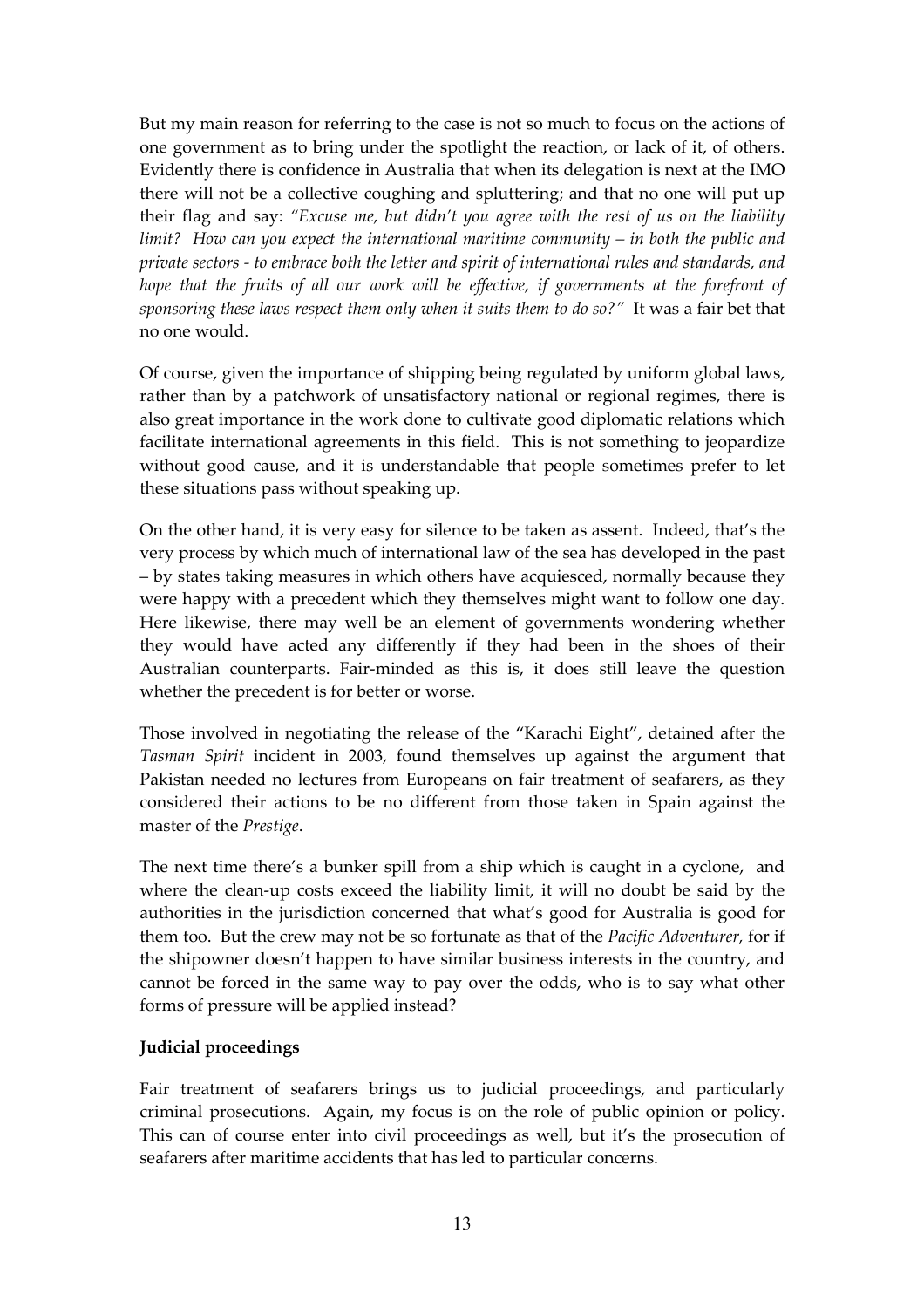These concerns have not been confined to those directly involved in the cases but have of course been shared widely in the international community, as is evident from the IMO/ILO Guidelines on Fair Treatment of Seafarers.

After the Nissos Amorgos incident in Venezuela in 1997, when the ship was detained for five months and the master for over a year, a number of industry organisations were keen to examine the whole subject of detention of seafarers, and we were asked to report on what appeared to be the main problems. An informal survey of people's experience suggested that there were three main types of case.

One was where passports were held while the facts of the casualty were investigated. Detentions of this kind for a few weeks were common but were not necessarily unreasonable and were not seen as a real problem. At the other end of the spectrum, criminal trials resulting in the defendant being convicted of an offence after a maritime accident, and sentenced to a term of imprisonment, had been few and far between.

What appeared to be much more common was pre-trial detention resulting from the decision of prosecuting authorities to bring criminal charges. Commonly the proceedings did not, for one reason or another, result at the end of the day in a jail sentence – sometimes because a fine was considered sufficient, or because the defendant was acquitted, or because the charges were dropped before trial. Sometimes bail terms were relaxed, and the defendant allowed to return home, at a point in the case where nothing relevant had changed but a sufficient amount of dust had settled.

What this highlights is the importance in these cases of the standards of fairness observed by prosecuting authorities when they decide to bring criminal charges. This is especially the case where foreign seafarers are concerned, given that their liberty is more seriously affected than that of domestic defendants if their passports are taken and they are unable to return home pending trial.

Needless to say, major cases of pollution from ships have had a unique tendency to unleash strong media-led feelings towards people caught up in them; and they have shown that coastal state authorities, prosecutors and courts can find it very difficult to do justice to public expectations as well as to the rights of the accused.

Striking the balance between these things takes us into the realm of human rights. One of their essential functions is to protect the individual from the outrage of crowds, especially those which are not well informed.

If any of these cases ever brought the expression "lynch mob" to mind, it's quite instructive to look it up and remind oneself of what passed as law and order until well into the 20<sup>th</sup> century in the southern states of the US. Nowadays, happily enough, people don't go around hanging seafarers from trees, but some of the social factors are still strikingly similar: public demand for heads to roll, with limited concern for whether the right heads were chosen; prejudiced assumptions of guilt; complicity of prosecutors, who found it easier to defend the practice than stand up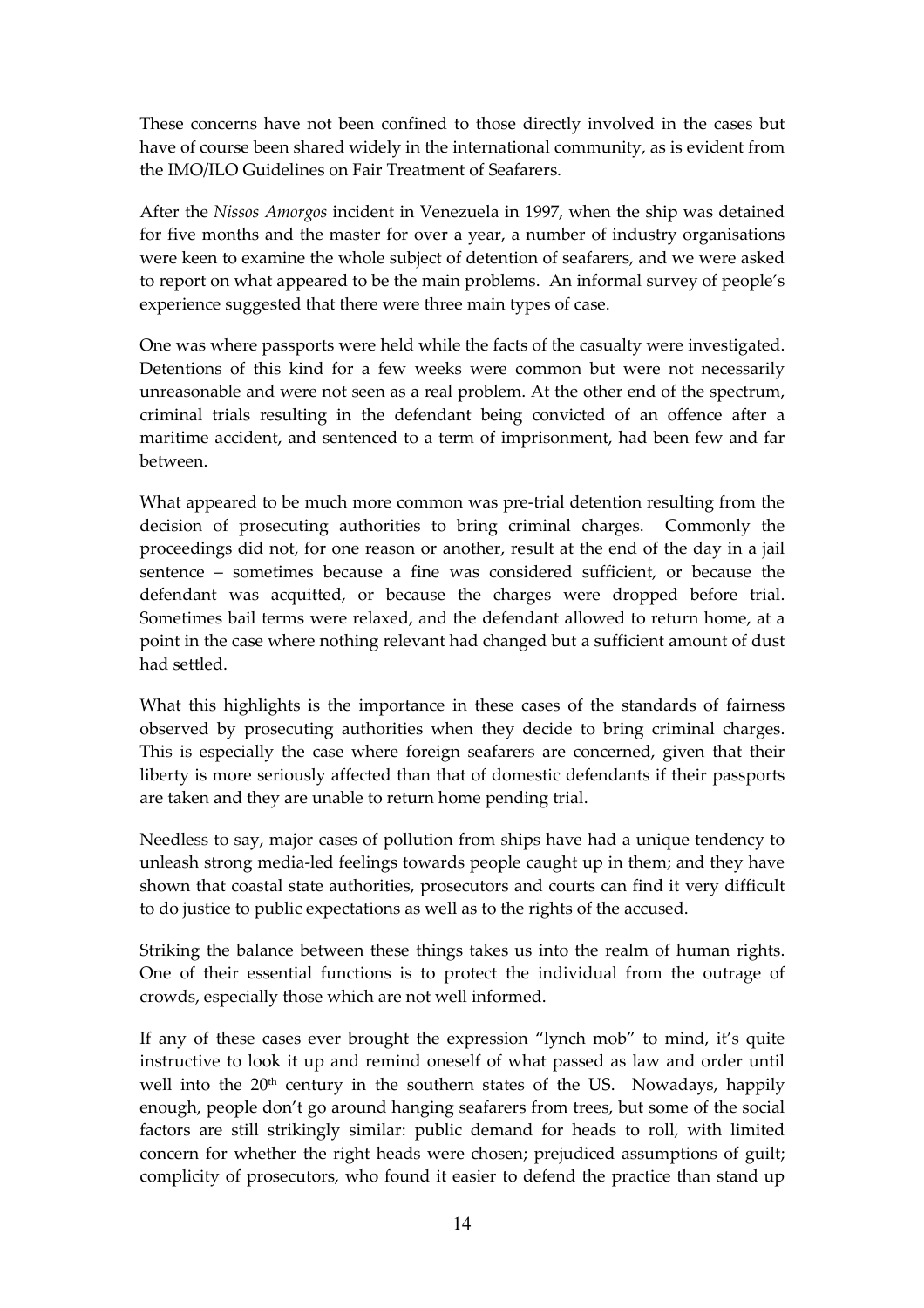for due process of law; and the opposition faced by those committed to stamping it out.

If any of this rings a bell, it is small surprise that after an oil spill it can take a robust prosecutor to say that the evidence doesn't justify charges. But that doesn't justify taking the easy way out, by bringing charges which both the defendant and the international maritime community find hard to understand, and by leaving it to the court to decide on their merits only some years later.

After the Erika incident in 1999 criminal charges were brought against over a dozen defendants, consisting of various categories of corporate bodies and private individuals. The international maritime community had difficulty understanding how the allegations could be justified against a number of the defendants, but the charges were maintained until the end of a four-month trial in 2007. Then, in a development which increased uncertainty as to the basis on which they had originally been brought, the prosecution recommended in its closing speeches that most of the defendants be acquitted. The charges were not finally dismissed until January 2008, over eight years after the incident, when judgment was given absolving all but four of the defendants of any offence.

Eight years was a long time for unsustainable criminal charges to be left hanging over the heads and reputations of innocent public officers and industry professionals.

It gets worse, of course, when the defendant is a foreign seafarer, and when official concern about public opinion results not only in charges being brought of doubtful merit, but also in decisions to restrict the defendant's liberty pending trial.

It is because pressures of this kind notoriously exist that international law contains provisions to safeguard the rights of the individual. The Universal Declaration of Human Rights provides that everyone has the right to leave any country and return to his own. It is therefore normally difficult to justify withholding of a passport, let alone hotel arrest or detention in custody, on the mere ground that the individual has been charged with an offence, unless there is at least a reasonable possibility that he could, if convicted, be punished by a term of imprisonment.

This brings us to the safeguards set out in UNCLOS Article 230. This strikes an internationally agreed balance specifically between public concerns about pollution on the one hand and, on the other, the recognized rights of the accused including the liberty of foreign seafarers.

Article 230 provides: -

''Monetary penalties and the observance of recognized rights of the accused

1. Monetary penalties only may be imposed with respect to violations of national laws and regulations or applicable international rules and standards for the prevention, reduction, and control of pollution of the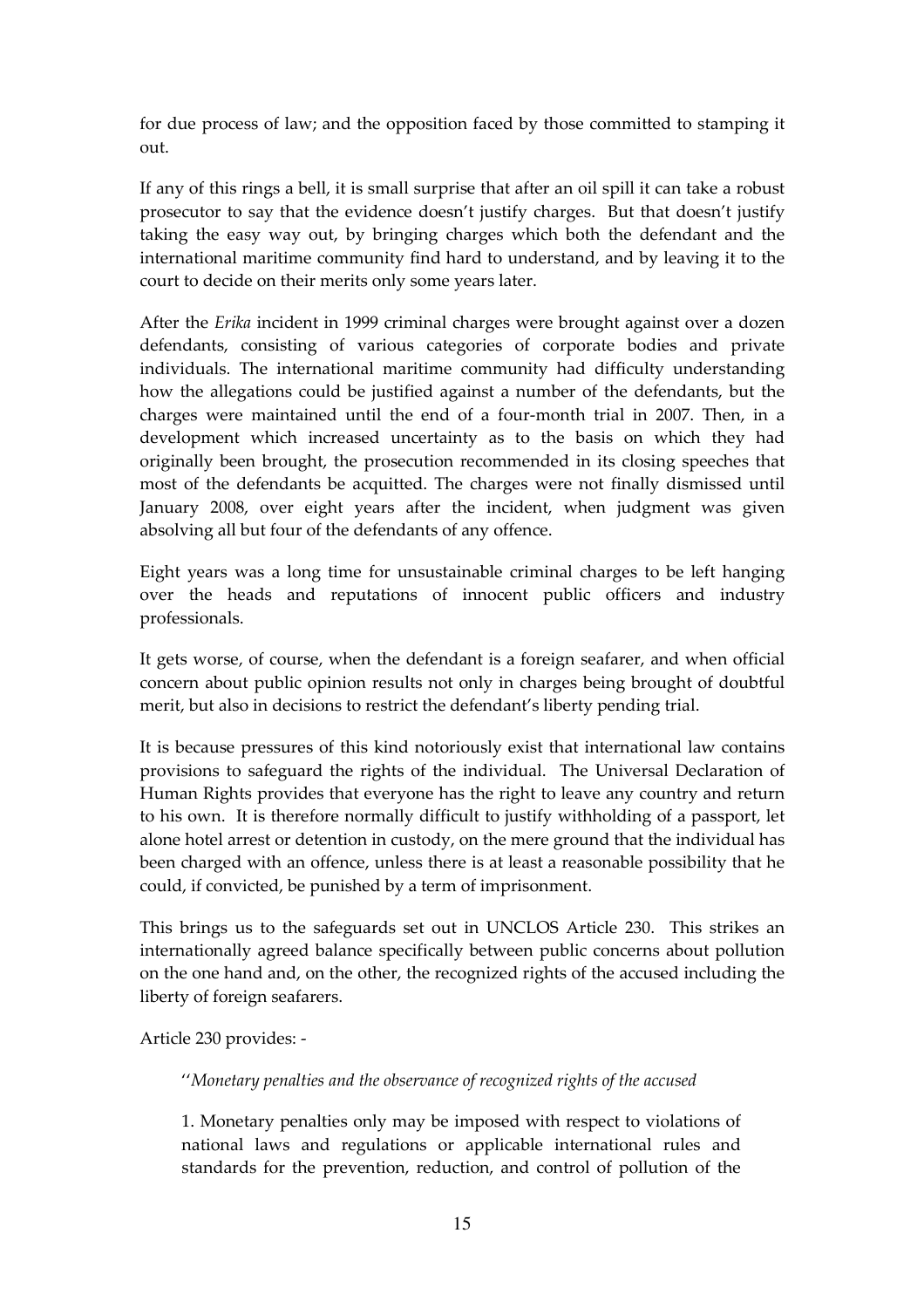marine environment, committed by foreign vessels beyond the territorial sea.

2. Monetary penalties only may be imposed with respect to violations of national laws and regulations or applicable international rules and standards for the prevention, reduction and control of pollution of the marine environment, committed by foreign vessels in the territorial sea, except in the case of a wilful and serious act of pollution in the territorial sea.

3. In the conduct of proceedings in respect of such violations committed by a foreign vessel which may result in the imposition of penalties, recognized rights of the accused shall be observed.''

As can be seen, the Convention bars coastal states from imprisoning foreign seafarers for any pollution offence beyond their territorial waters, or for one within those waters unless involving a wilful and serious act of pollution. However, these restrictions have not always availed the defendant, and sometimes for reasons which have not been clear.

One particular concern is that prosecutors opposing the repatriation of defendants have sometimes attempted to avoid Art. 230 by framing their charges to allege that the acts of which the defendant is accused constituted not only pollution offences but other offences as well, and by contending that the latter are outside the safeguards of Art. 230.

An example of this occurred in Korea when the charges against the master and chief officer of the Hebei Spirit were amended on appeal to allege not only the offence of causing pollution but also that of causing damage to property, namely their own vessel. It was their conviction on the latter charge which resulted in the custodial penalties imposed on them. However it was plain that what the severity of the sentence was intended to reflect was not the damage to the ship but the pollution. The Supreme Court has since set aside that decision, and the "Hebei Two" have been allowed to return home. Its decision is an important precedent on the effect of Art. 230, and for not allowing it to be circumvented in this artificial way.

Another example of the same thing has been seen in proceedings following the Prestige incident. The main facts of the case are well known. No one has suggested that the master was responsible for the structural failure which weakened the vessel and led him to request the Spanish authorities to provide a place of refuge. His actions in remaining on board after most of the ship's personnel had been airlifted to safety, spending many hours in an attempt to save his ship and avoid the disaster which followed, are well documented and were described in the official flag state inquiry report as "exemplary". As the criminal proceedings brought against him in Spain still remain pending, it still remains to be seen how the prosecuting authorities propose to justify their action in charging him with pollution offences. It is presumably not going to be suggested that he was guilty of wilful pollution within the territorial sea, such as to allow scope under UNCLOS for a custodial sentence.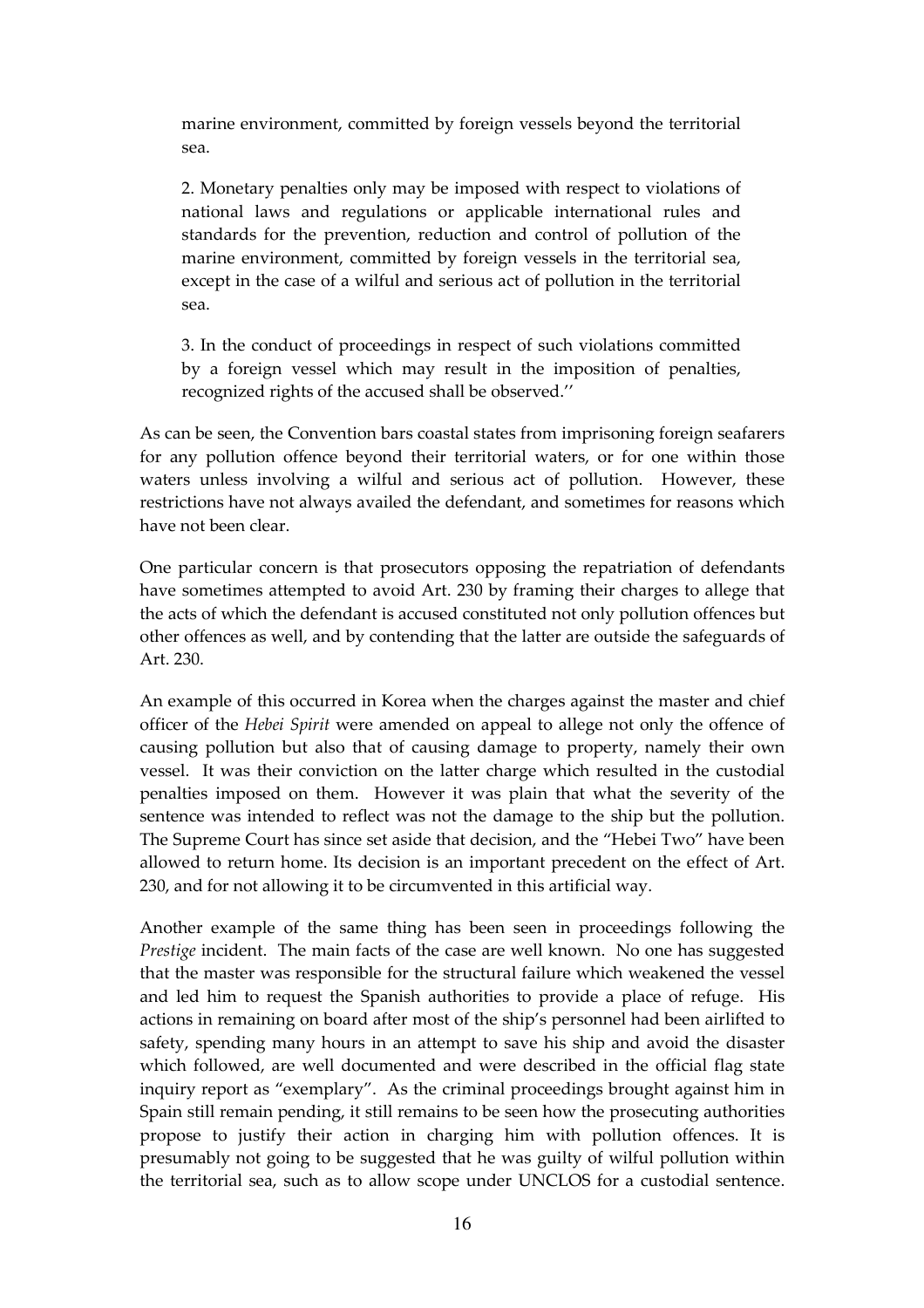His detention in custody, and subsequently in Spain, is something they apparently sought to justify on the basis of a separate charge that he allegedly disobeyed the maritime authorities by failing promptly to proceed to the open sea when ordered to do so.

As the case is *sub judice* I am not going to comment here on the rights and wrongs of this allegation. The issue I am addressing is the question how, even assuming the allegation is upheld, the master's detention could be justified despite the Universal Declaration of Human Rights and UNCLOS Art. 230.

We may first reasonably ask whether, in all seriousness, it could ever be suggested that the facts called for a custodial sentence. As the whole world knows, events were to prove that the master and salvors were correct in their belief that sending the vessel into the open ocean would lead to the disaster that followed. The IMO Guidelines on Places of Refuge for Ships in Need of Assistance, adopted in December 2003, reflect the importance attached by the international community to the adoption by coastal states of contingency plans and decision-making processes designed to avoid disasters of this kind being repeated. Accordingly, even if an offence of disobedience were to be found, it will presumably be considered at the sentencing stage whether the master did at least know what he was talking about, and whether the actions of which he is accused, far from causing any pollution, were an attempt in good faith to avoid it.

Secondly, assuming that the court were nevertheless to contemplate imposing a custodial sentence, there is the question whether it would have done so if the case had never involved any pollution and had not generated so much public outrage. If a custodial sentence would not have been imposed but for the pollution, it follows that it is the pollution, not the technical form of the charges, which accounts for the proposed penalty; and as UNCLOS Art. 230 provides for monetary penalties only in respect of pollution from foreign ships, save in the case of wilful pollution in the territorial sea, this should preclude a custodial sentence.

Leaving aside that this should in turn have precluded his prolonged detention in Spain, Capt. Mangouras complained to the European Court of Human Rights that his detention in custody for 83 days had been a breach of his human rights because it resulted from a disproportionate bail demand of €3m. Earlier this year the Court rejected his complaint and this is now subject to appeal. That being the case, I am not going to comment on the judgment in detail save for a few remarks about the general approach the Court took, and in particular about the role in its decision of public opinion and policy.

The Court ruled that the bail amount had not been disproportionate, as the Spanish courts had been entitled, in its view, to take account of "social alarm" caused by "the seriousness of the crime in question and the catastrophic consequences" of the oil spill.

In reaching this conclusion it set out in its judgment what it described as "the relevant domestic and international law", quoting various provisions from UNCLOS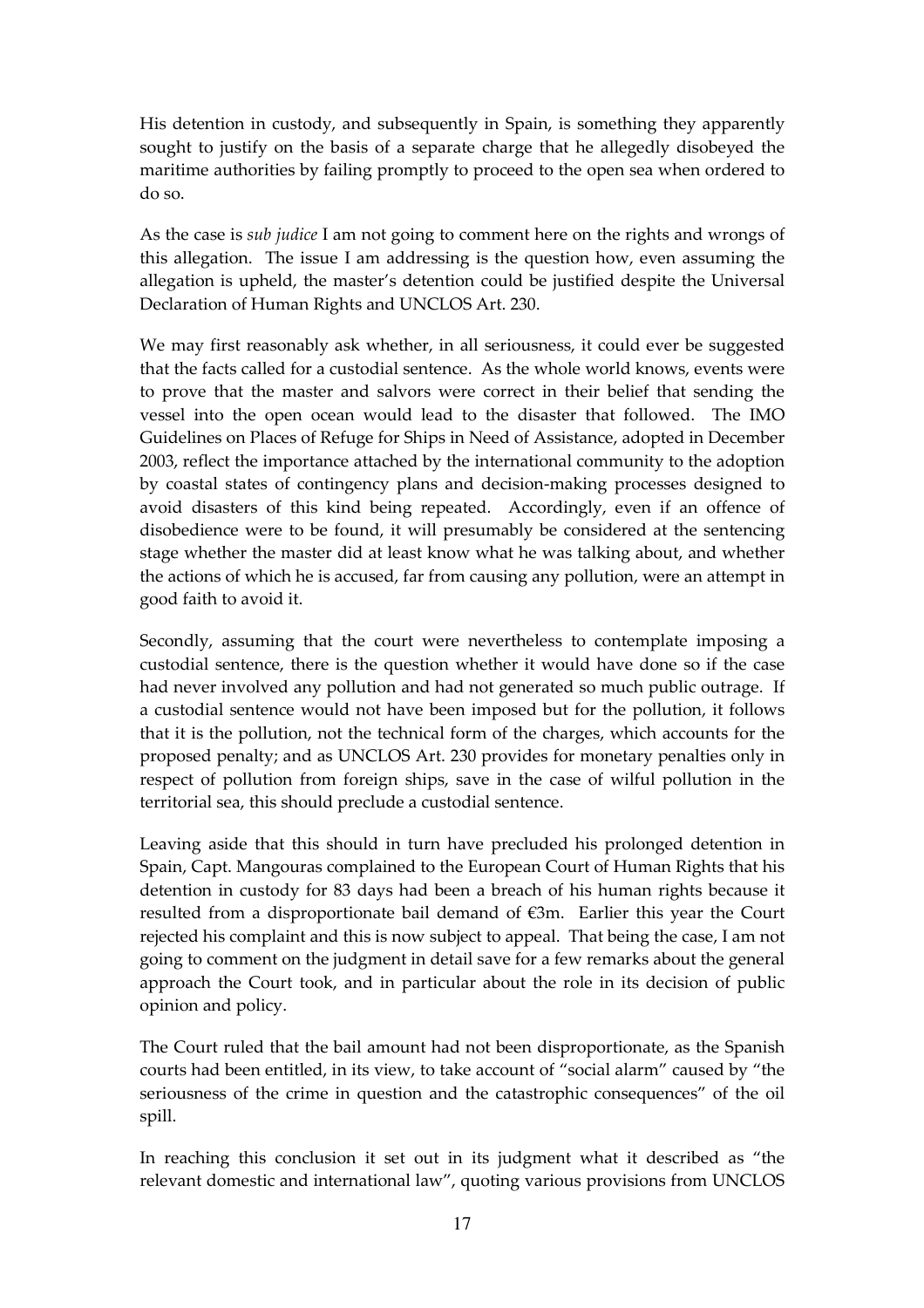and EU Directives (notably the Environmental Liability Directive and the Directive on Criminal Sanctions for Ship-source Pollution). These provisions were not directly material to the specific issues concerning the detention of a foreign seafarer facing the charges brought, and the EU Directives mentioned did not come into being until after the incident. However these various sources were cited by the Court as indicating, in its view, "the growing and legitimate preoccupation that exists both at European and international level with regard to crimes against the environment."

The only provision of international law (or, for that matter, of European law) which bore directly on the issue before the court, namely the balance between environmental concerns and the liberty of a foreign seafarer, was UNCLOS Art. 230. However the only mention made of it by the Court was in a passage which it quoted from a report of the Commission for the Environment, Agriculture and Territorial Matters of the Parliamentary Assembly of the European Council. This passage outlined fields of thought concerning possible policy options to increase deterrence of environmental offences, and one of the ideas canvassed was to modify Art. 230 "to state more clearly the possibility of imprisonment in the case of the most serious pollution breaches".

Given that UNCLOS Art. 230 is legally in force, and that there was no suggestion of any interpretative issue to be resolved, it is not clear why it was thought it necessary or appropriate for the court to go outside the legal framework and delve into policy issues in order to deal with the application of Captain Mangouras.

Indeed a number of points are unclear. If policy considerations were considered relevant, it is not clear why the court paid more attention to a report suggesting the possibility of modifying Art. 230 than to the article itself, especially when no such modification has been formally proposed, let alone adopted. Nor is it clear why the report to which the court referred was considered an appropriate source to consult – the body which produced it is not, it must be said, one which many practitioners in the field of pollution from ships will have come across as a recognized authority on the subject.

Given that the court was, after all, established specifically for the protection of human rights, and given that it felt that a review was needed of international policy, it might have been expected to show interest in the IMO/ILO Guidelines on Fair Treatment of Seafarers. This is partly because these bear far more directly on the issues before it than any other material to which it referred, and partly because the terms of the Guidelines, as well as the Preamble to them, are as authoritative a guide to international policy in this area as the court could wish to find.

The Preamble begins by referring to the Organizations' awareness of "a number of recent incidents in which seafarers on ships that have been involved in maritime accidents have been detained for prolonged periods," and expresses concern, among other things, "that, in some cases, the grounds for such detentions have not been clear to the seafarers being detained or to the international maritime community."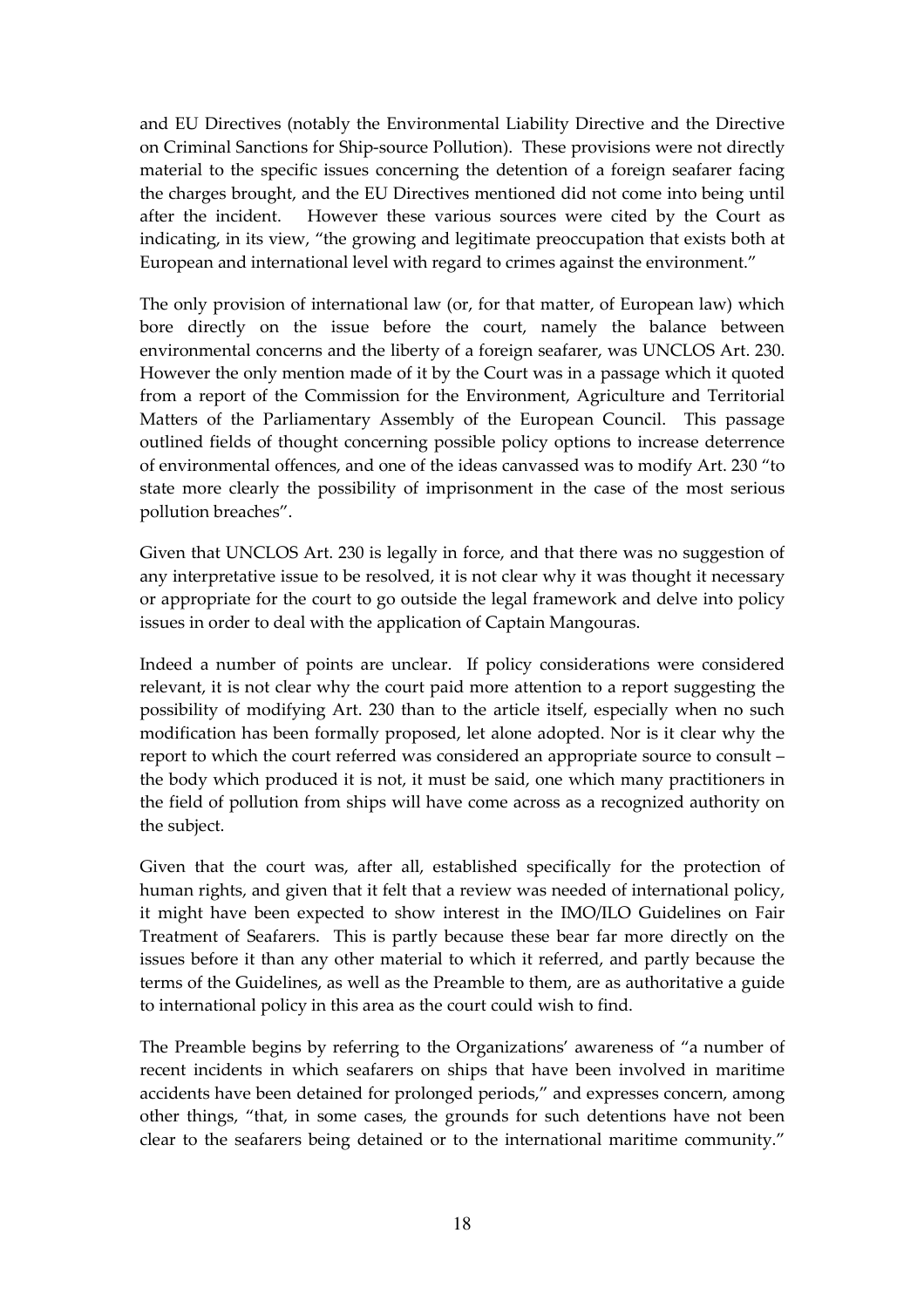The Guidelines go on to urge all states to take various measures to promote respect for the basic human rights of seafarers involved in such cases.

The incidents which prompted the Guidelines are not identified in the instrument but are well known to those familiar with the background history. The most significant were all maritime accidents resulting in serious pollution, media-led public outrage, criminal charges against defendants who appeared to bear little, if any, responsibility for what occurred, and prolonged detention of foreign seafarers pending trial.

The main concern which the Guidelines address is of course the tendency in such cases for basic human rights not to be respected if those involved in the administration of justice are heavily influenced by public sentiment, actual or perceived, without adequate regard for the risk that this may be prejudicial to an objective assessment of the merits of the case. However no mention of the Guidelines is made in the judgment of the court.

There is, of course, no objection to be taken to the court leaving out of account third party comment on the case itself, such as the report of a public hearing into the incident in the European Parliament, which expressed concern that the master was being inappropriately treated as a criminal; and the flag state inquiry report which concluded that it was difficult to see how he could be said to have caused the pollution; that there was no evidence he had disobeyed any instruction; and that Spain's treatment of him had been "widely condemned" and considered by many to be a violation of his human rights.

What is unclear is why the court based its decision on policy factors without mentioning the most relevant legal provisions actually in force, and why it based its view of these factors solely on material indicating what it described as a "preoccupation" with environmental crimes, to the exclusion of any material establishing international policy on the human rights issues on the other side of the case.

No details are given of the reasons for the court's view that this "preoccupation" with environmental concerns was "legitimate". As it referred to the EU Directive on Criminal Sanctions for Ship-source Pollution, should we assume that it was guided by the accompanying Explanatory Memorandum, with its opening statement that the Prestige incident had demonstrated that those responsible for pollution were not being adequately penalized? Or was it influenced by the statement in the Memorandum that the urgency of introducing the Directive had been "forcefully stressed at the highest political level within the EU.'' Or had members of the Court read about political figures denouncing "gangsters of the sea", and stressing the urgent need for measures that would ''make it easier to identify and prosecute all those responsible for polluting activities at sea''?

It is not clear whether the Court recognized that these statements reflected confusion between illicit operational discharges and accidental spills, or whether it appreciated the risk which this presented of prejudice to seafarers caught up in the latter type of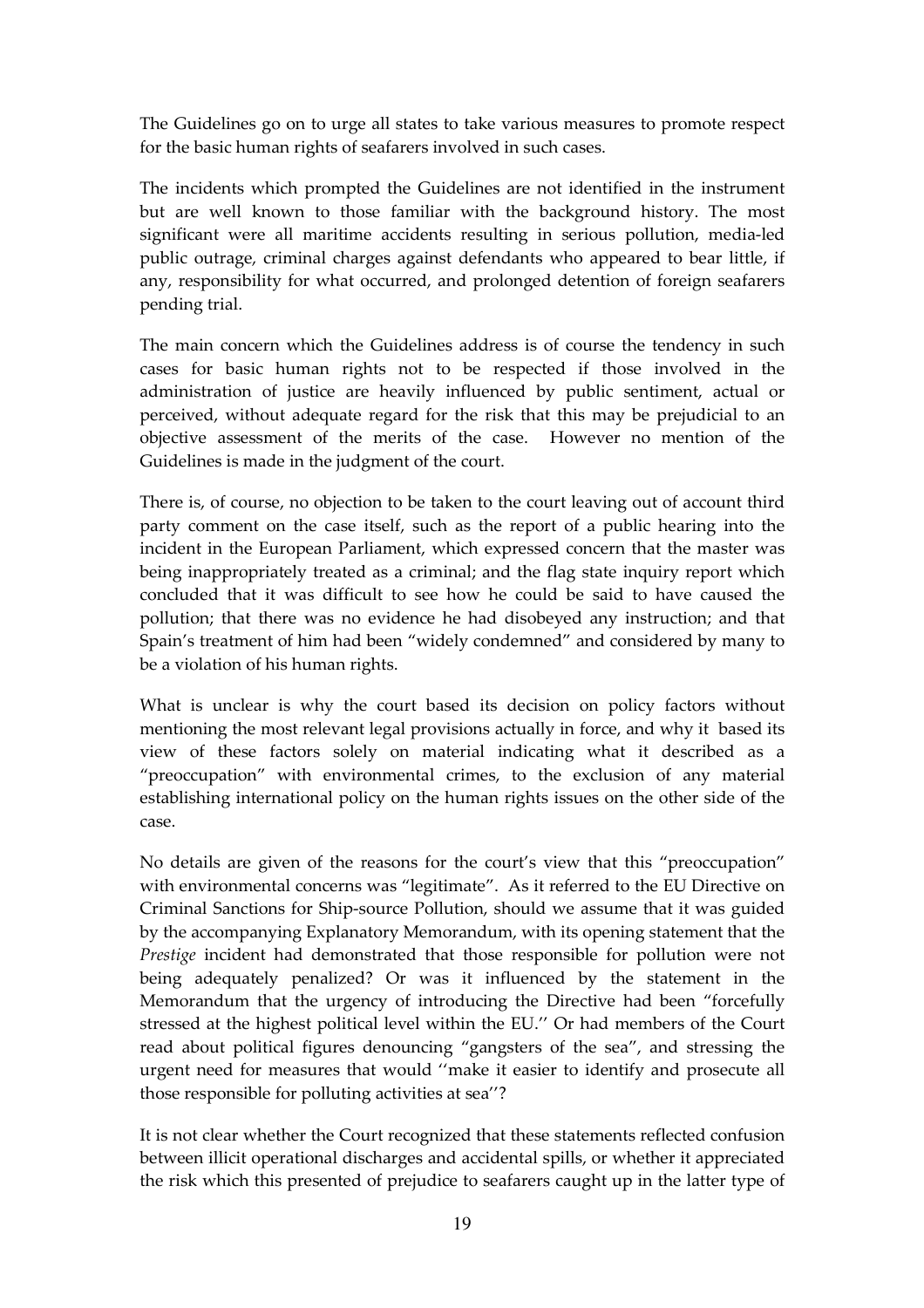case. It did not distinguish between them in its references to "crimes against the environment".

In arriving at its conclusion the court essentially declined to criticise the Spanish courts for the weight they attached to the seriousness of the pollution and the scale of the resulting social alarm.

Whist it is fair-minded for higher courts to ask whether they would have acted differently in the shoes of the judges below, one of the functions of an international tribunal is to provide access to justice at greater remove from the domestic pressure of popular sentiment external to the legal process.

My point is not to criticise the desire of any court to be cognizant of public opinion and policy, but to draw attention to the extreme care required in this particular field when investigating these factors, and when deciding what weight, if any, should be given to them in legal proceedings. Hopefully the case will stimulate awareness of these important issues.

#### Conclusions

There are of course no quick or easy solutions to the issues I've raised, but a few long-term goals might perhaps be suggested.

So far as new laws are concerned, much has been said and written about the importance of maritime affairs being regulated by uniform international laws rather than a miscellany of unilateral national or regional measures.

Uniformity in this sector has many benefits, but it is not the only reason for preferring international solutions over domestic legislation. Another reason is that the process leading to them is generally more likely to result in a well informed, objective and balanced product. These qualities are less evident in unilateral measures, which have generally been driven by political interests in accommodating popular sentiment.

For these reasons it should certainly remain an important goal to maintain international regimes as the principal source of maritime regulation. We should continue to guard against over-politicization of international fora and, where domestic laws are in contemplation, to support well-informed consultative processes.

Another goal would be to support liability standards which draw as clear a line as possible between incidents which involve offences and those which do not. This is an important merit of the relevant MARPOL regulations. Domestic laws based on other liability criteria, such as negligence, gross negligence, or imprudence, are much less clear.

In relation to legal proceedings, anyone concerned to promote fair treatment of defendants might consider giving particular focus to the decision to prosecute. There is a natural reluctance to comment when proceedings are still in progress, even